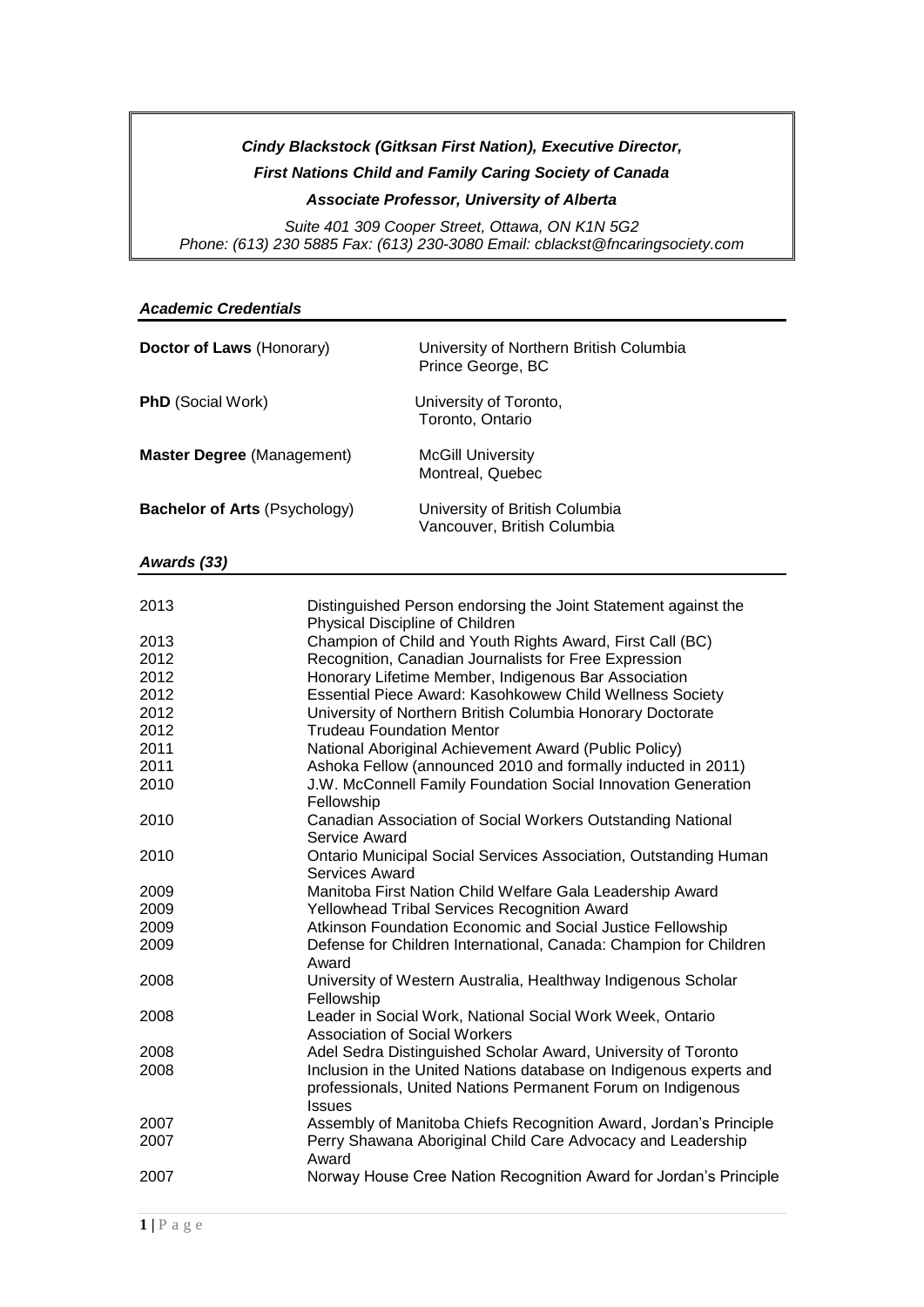| 2007 | Canada Graduate Scholarship (PhD), Social Science and Humanities<br>Council                                                                                                  |
|------|------------------------------------------------------------------------------------------------------------------------------------------------------------------------------|
| 2006 | Wi Chi Ti Zon Group Home Recognition Award                                                                                                                                   |
| 2006 | Victor Marchessault Advocacy Award, Canadian Paediatric Society.                                                                                                             |
| 2005 | Honorary Foster Parent, Aboriginal Foster Doll Project, BC Youth in<br>Care Network; Aboriginal Foster Parents Association and the BC<br><b>Federation of Foster Parents</b> |
| 2003 | Sarah Berman Memorial Award for Public Speaking, North American<br>Council on Adoptable Children                                                                             |
| 2003 | Queen's Golden Jubilee Medal                                                                                                                                                 |
| 2003 | Yellowhead Tribal Services Child and Family Services Recognition<br>Award                                                                                                    |
| 2002 | Caring for First Nations Children Society Recognition Award                                                                                                                  |
| 2001 | Province of British Columbia Ministry for Child and Family<br>Development, Instructor Recognition Award                                                                      |
| 1998 | Sto: Io Nation recognition for Instruction of the Aboriginal Social<br><b>Worker Training Program</b>                                                                        |

#### *Academic Appointments (5)*

| 2013<br>2011 | Dalhousie University, External Scholar, Faculty of Graduate Studies<br>University of Ottawa, Faculty of Women's Studies and Graduate |
|--------------|--------------------------------------------------------------------------------------------------------------------------------------|
| 2005         | Studies<br>University of Toronto, Senior Instructor                                                                                  |
| 2005         | University of Victoria, Adjunct Professor                                                                                            |
| 2000         | University of Manitoba, Professional Affiliate                                                                                       |

\_\_\_\_\_\_\_\_\_\_\_\_\_\_\_\_\_\_\_\_\_\_\_\_\_\_\_\_\_\_\_\_\_\_\_\_\_\_\_\_\_\_\_\_\_\_\_\_\_\_\_\_\_\_\_\_\_\_\_\_\_\_\_\_\_\_\_\_\_

## *Professional Appointments (5)*

| 2011- Present    | Associate Professor (tenured), University of Alberta, Faculty of<br>Extension                                          |
|------------------|------------------------------------------------------------------------------------------------------------------------|
| $2003 -$ Present | <b>Executive Director</b><br><b>First Nations Child and Family Caring Society</b><br>Web site: www.fncaringsociety.com |
| 1999-2003        | <b>Executive Director</b><br>Caring for First Nations Children Society<br>Web site: www.cfncs.com                      |
| 1995-1999        | Assistant to the Social Development Director<br>The Squamish First Nation                                              |
| 1987-1995        | Senior Social Worker,<br>Province of British Columbia                                                                  |

#### *Research (11)*

| 2012 | Building Capacity with First Nations and mainstream Youth<br>Protection services in Quebec. Collaborator: Principal Investigator: |
|------|-----------------------------------------------------------------------------------------------------------------------------------|
| 2011 | Nico Trocme.<br>SSHRC grant for First Peoples Child and Family Review. Principal<br>Investigator: Cindy Blackstock                |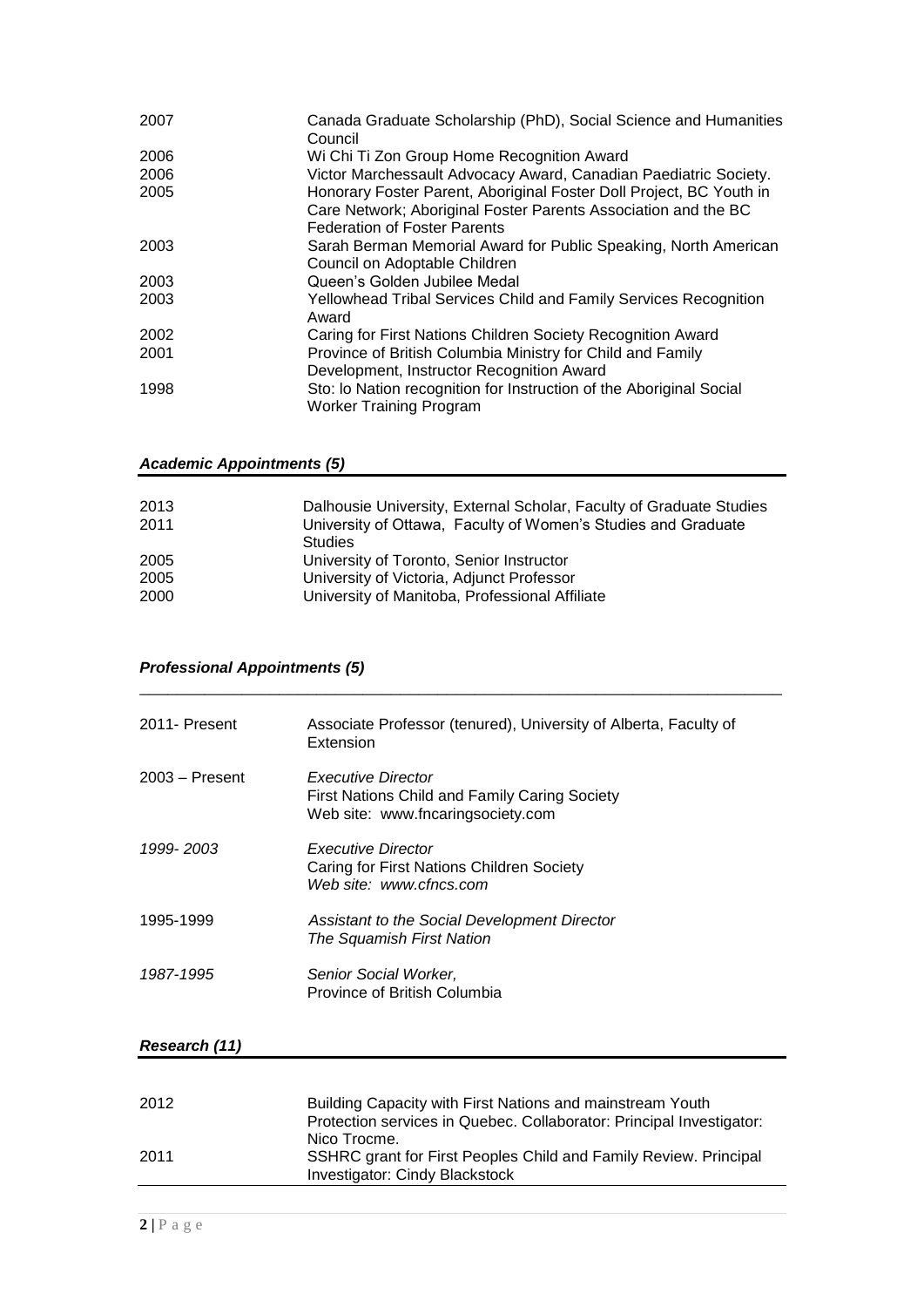| 2009      | Nova Scotia Department of Community Services and Mi'kmaw<br>Family and Children's Services. When Everything Matters:<br>Comparing the factors contributing to the reunification or continuance<br>in child welfare care for First Nations and non Aboriginal children in<br>Nova Scotia.             |
|-----------|------------------------------------------------------------------------------------------------------------------------------------------------------------------------------------------------------------------------------------------------------------------------------------------------------|
| 2007      | National Collaborating Centre on Aboriginal Health. Development of<br>the Scientific Vision for NCCAH. 2007 Public Health Agency of<br>Canada and the United Nations Committee on the Rights of the<br>Child. Supporting the development of the UNCRC general comment<br>on Indigenous child rights. |
| 2005      | Department of Indian Affairs and Northern Development. Wen: de:<br>The Journey Continues. Available on line at<br>www.fncaringsociety.com                                                                                                                                                            |
| 2005      | Department of Indian Affairs and Northern Development. Wen: de:<br>We are coming to the light of day. Available on line at<br>www.fncaringsociety.com                                                                                                                                                |
| 2004      | Department of Indian Affairs and Northern Development.<br>Bridging Econometrics with First Nations child and family service<br>practice. Available on line at www.fncaringsociety.com                                                                                                                |
| 2004      | Department of Indian Affairs and Northern Development. Staying at<br>Home: Least Disruptive Measures                                                                                                                                                                                                 |
| 2004      | Health Canada. Keeping the Promise: The United Nations<br>Convention on the Rights of the Child and the Lived Experience of<br>First Nations Children and Young People                                                                                                                               |
| 2003-2004 | Voluntary Sector Initiative, Government of Canada.<br>Caring Across the Boundaries: Exploring the Nature and Extent of<br>Engagement of the Voluntary Sector with First Nations Children and<br>Families.                                                                                            |

#### *Services Related to Research (10)*

| 2010      | Reviewer, Research Grants for the Social Science and Humanities<br>Council                                                                                                                         |
|-----------|----------------------------------------------------------------------------------------------------------------------------------------------------------------------------------------------------|
| 2009      | Advisor, Centre of Excellence for Child and Youth Mental Health at<br><b>CHEO</b>                                                                                                                  |
| 2006-2009 | Facilitating consultation with the Indigenous Sub Group for the United<br>Nations Committee on the Rights of the Child in the development of<br>the General Comment on Indigenous Child Rights     |
| 2006      | Reviewer, Harvard University John F. Kennedy School of<br>Government, American Indian Program evaluation of the Longitudinal<br>Survey on Aboriginal Health                                        |
| 2006-2008 | Expert Panel on Health Literacy, Canadian Public Health Association                                                                                                                                |
| 2004-2008 | Canadian Incident Study on Reported Child Abuse and Neglect,<br>research team member.                                                                                                              |
| 2003-2009 | Co-director, Centre of Excellence for Child Welfare                                                                                                                                                |
| 2001      | Grant Reviewer, Centre of Excellence for Child Welfare.                                                                                                                                            |
| 1997-2002 | Advisory Committee Member, Joint National Policy Review of First<br>Nations Child and Family Services, the Assembly of First Nations<br>and Department of Indian Affairs and Northern Development. |
| 2000-2002 | Advisory Committee Member, Centre of Excellence for Child Welfare.                                                                                                                                 |

### *Advisory Boards (7)*

| 2011-2013 | Expert Advisor, UNICEF on UN Declaration on the Rights of                      |
|-----------|--------------------------------------------------------------------------------|
|           | Indigenous Peoples                                                             |
| 2010-2011 | Advisor to Microsoft Corporation Canada, First Nations education<br>initiative |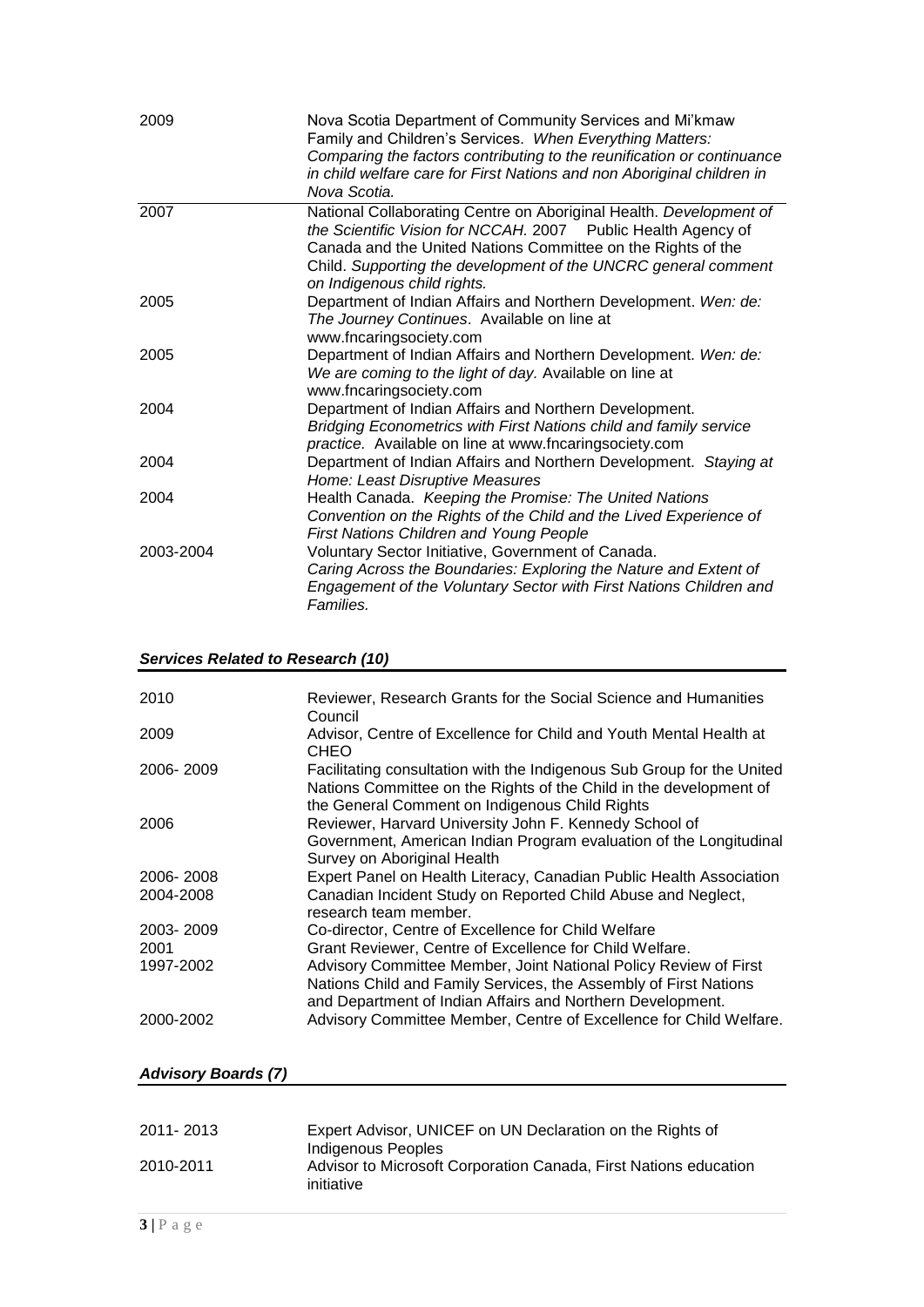| 2010-2012                                                              | Ashoka Changemaker's First Nations, Metis and Inuit<br><b>Changemaker's Competition Advisory Committee</b>                                                                                                                                                                                                                                 |  |
|------------------------------------------------------------------------|--------------------------------------------------------------------------------------------------------------------------------------------------------------------------------------------------------------------------------------------------------------------------------------------------------------------------------------------|--|
| 2010- Present                                                          | Mount Royal University, Continuing Education Department. Child and<br>Youth Human Rights Extension Certificate Advisory Committee                                                                                                                                                                                                          |  |
| 2010                                                                   | Member, Audit Advisory Committee, Auditor General of Canada                                                                                                                                                                                                                                                                                |  |
| 2010                                                                   | Expert Child Welfare Committee, Northwest Territory Government                                                                                                                                                                                                                                                                             |  |
| 2010                                                                   | Expert Panelist, United Nations Permanent Forum on Indigenous<br><b>Issues</b>                                                                                                                                                                                                                                                             |  |
| <b>Executive Producer of Films and Photography Exhibit Curator (3)</b> |                                                                                                                                                                                                                                                                                                                                            |  |
| 2013                                                                   | Letters to Canada. Executive Producer. Andree Cazabon: Director<br>and filmaker                                                                                                                                                                                                                                                            |  |
| 2012                                                                   | I am a witness: A short film. Executive Producer, Andree Cazabon:<br>Director and film maker                                                                                                                                                                                                                                               |  |
| 2009 - Present                                                         | Caring Across Boundaries: Reconciliation in a child's world.<br>Photography by Liam Sharp. Premiered at First Canadian Place<br>(Bank of Montreal headquarters) in Toronto. Since toured to the AFN<br>Special Chiefs Assembly, New Brunswick First Nations, University of<br>Ottawa and the Canadian Labour Congress National Conference. |  |

## *Refereed Journal Editorial Boards (12)*

| 2012          | Reviewer, Child Abuse and Neglect                               |
|---------------|-----------------------------------------------------------------|
| 2012          | Reviewer, Child Abuse and Neglect                               |
| 2012          | Reviewer, First Peoples Child and Family Review                 |
| 2011          | Reviewer, Violence Against Women                                |
| 2011          | Reviewer, Child Abuse Review                                    |
| 2009- present | Reviewer, First Peoples Child and Family Review                 |
| 2007          | Co wrote editorial, First Peoples Child and Family Review       |
| 2007          | Reviewer, Violence Against Women                                |
| 2006          | Reviewer, Violence Against Women                                |
| 2005          | Guest Editor, Pediatrics and Child Health                       |
| 2004-Present  | Founding Editorial Board Member, First Peoples Child and Family |
|               | Review                                                          |
| 2003          | Guest Editor, Journal on Developmental Disabilities             |

#### *Publications in Refereed Journals (31)*

| 2013 | Blackstock, C. & Auger, A. Pursuing human rights for community-<br>level resilience: The Jordan's Principle case, process and initiative as<br>resilient community action. International Journal of Child and<br>Adolescent Resilience, 1 (1). http://is-<br>car.ca/ijcar/issues/vol1/jan2013/5.html                                    |
|------|-----------------------------------------------------------------------------------------------------------------------------------------------------------------------------------------------------------------------------------------------------------------------------------------------------------------------------------------|
| 2013 | Fallon, B., Chabot, M., Fluke, J., Blackstock, C., Maclaurin, B., &<br>Tonmyr, L. Placement decisions and disparities among Aboriginal<br>children: further analysis of the Canadian Incidence Study on<br>Reported Child Abuse and Neglect part A: comparisons of the 1998<br>and 2003 surveys. Child Abuse and Neglect, 37 (1) 47-60. |
| 2013 | Chabot, M., Fallon, B., Tonmyr, L., Maclaurin, B., Fluke, J. &<br>Blackstock, C. Exploring alternate specifications to explain agency-                                                                                                                                                                                                  |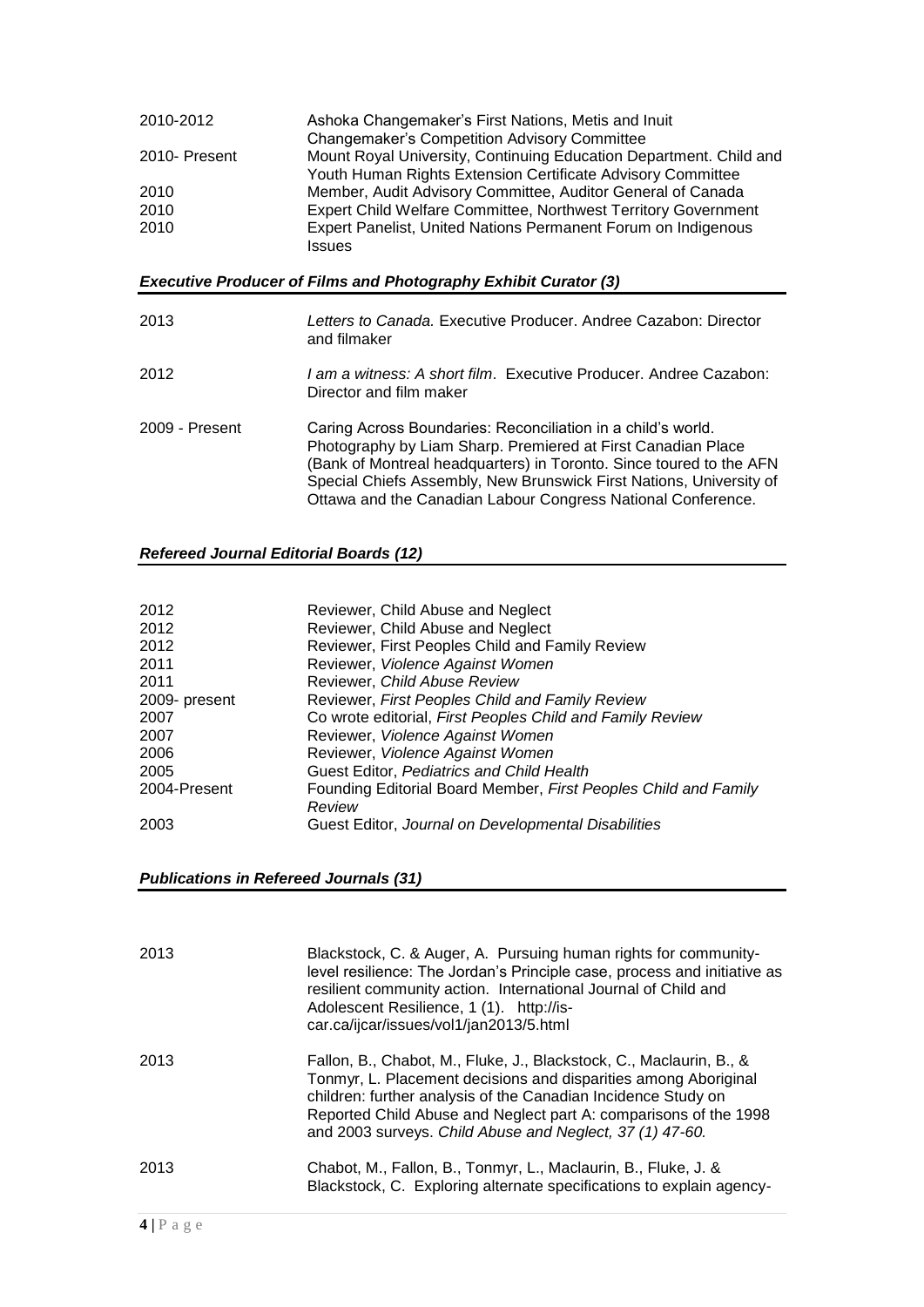|      | level effects in placement decisions regarding Aboriginal children:<br>further analysis of the Canadian Incidence Study on Reported Child<br>Abuse and Neglect. Child Abuse and Neglect, 37 (1), 61-76.                                                     |
|------|-------------------------------------------------------------------------------------------------------------------------------------------------------------------------------------------------------------------------------------------------------------|
| 2012 | Blackstock, C. Aboriginal Child Welfare Self-Government and the<br>Rights of Indigenous Children: A book review. Children and Youth<br>Services Review, 34(12), 2504-2506.                                                                                  |
| 2012 | Blackstock, C. Jordan's Principle: Canada's broken promise to First<br>Nations children? Paediatrics and Child Health, 17(7), 368-370.                                                                                                                      |
| 2012 | Cross, T. & Blackstock, C. We are the manifestations of our<br>ancestor's prayers. Child Welfare, 91 (3), 9-14.                                                                                                                                             |
| 2011 | Blackstock, C. Wanted moral courage in child welfare. First Peoples<br>Child and Family Review, 6 (2), 36-47.                                                                                                                                               |
| 2011 | Blackstock, C. The emergence of the breath of life theory. Journal of<br>Social Work Values and Ethics, 8(1), 1-16. Retrieve at<br>http://www.socialworker.com/jswve/content/view/143/73/                                                                   |
| 2011 | Blackstock, C. Why if Canada wins, Canadians lose: The Canadian<br>Human Rights Tribunal on First Nations Child Welfare. Children and<br>Youth Services Review, 33 (2011), 187-194.                                                                         |
| 2010 | Tommyr, L. & Blackstock, C. Commentary: Public health approach in<br>First Nations communities. International Journal on Mental Health<br>and Addictions, 8(2), 135-144.                                                                                    |
| 2010 | Fluke, J., Chabot, M., Fallon, B., MacLaurin, B., & Blackstock, C.<br>Placement decisions and disparities among aboriginal groups: an<br>application of the decision making ecology through multi-level<br>analysis. Child Abuse and Neglect, 34(1), 57-69. |
| 2009 | Blackstock, C. First Nations children count: enveloping quantitative<br>research in an Indigenous envelope. First Peoples Child<br>and Family Review, 4(2), 135-144.                                                                                        |
| 2009 | Blackstock, C. Why addressing the over-representation of First<br>Nations children in care requires a new theoretical approach.<br>Journal of Social Work Values and Ethics, 6(3). Retrieve at<br>http://www.socialworker.com/jswve/content/view/135/69/    |
| 2009 | Blackstock, C. The occasional evil of angels: learning from the<br>experiences of Aboriginal peoples with social work. First Peoples<br>child and family review, 4(1), 28-37.                                                                               |
| 2009 | Blackstock, C. After the apology: why are so many First Nations<br>children still in foster care? Children Australia, 34 (1), 22-31.                                                                                                                        |
| 2008 | Trocme, Maclaurin, Fallon & Blackstock, C. Mesnmik Wasatek. World<br>Perspective, 8 <sup>th</sup> edition. Chicago: International Society for the<br>Prevention of Child Abuse and Neglect.                                                                 |
| 2008 | Blackstock, C. Rooting mental health in an Aboriginal world view<br>inspired by Many Hands One Dream. Paper prepared for the<br>Provincial Centre of Excellence for Child and Youth Mental Health at<br>CHEO.                                               |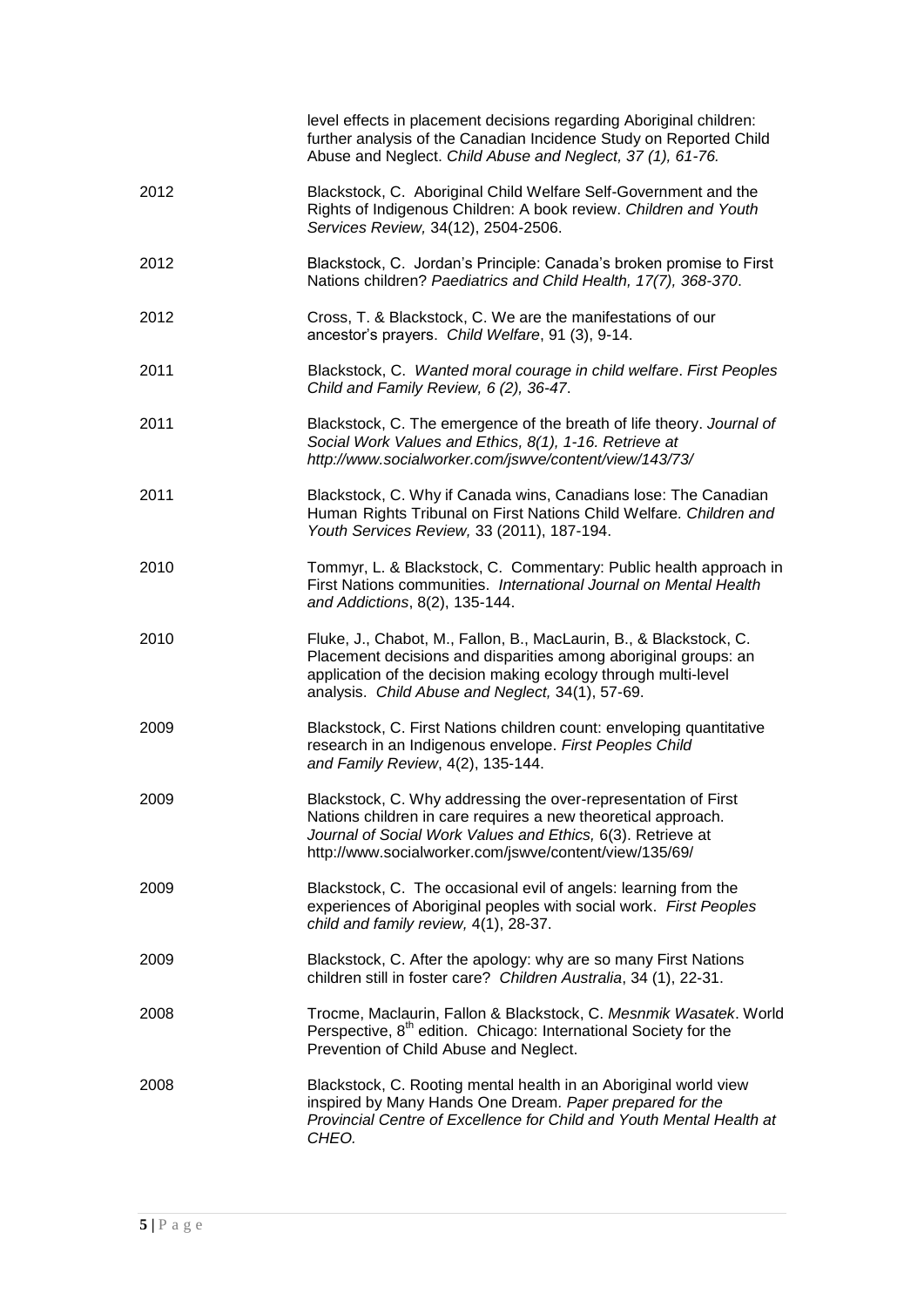| 2008 | Paediatrics<br>Blackstock, C. Jordan's Principle: editorial update.<br>and Child Health, 13 (7), 589-590.                                                                                                                                                           |
|------|---------------------------------------------------------------------------------------------------------------------------------------------------------------------------------------------------------------------------------------------------------------------|
| 2007 | Blackstock, C. & Cross, T. Indigenous child rights. Accepted for<br>publication by the Encyclopedia on violence against children.<br>California: Sage Publications.                                                                                                 |
| 2007 | Blackstock, C. If reindeer could fly: dreams and real solutions for<br>Aboriginal children. Education Canada, 7(1), 4-8.                                                                                                                                            |
| 2007 | Blackstock, C. The breath of life versus the embodiment of life:<br>Indigenous knowledge and western research. World Indigenous<br>Nations Higher Education Consortium Journal, 2007. Porirua, New<br>Zealand.                                                      |
| 2007 | Blackstock, C. Are residential schools closed or have they just<br>morphed into child welfare? Indigenous law journal 6(1), 71-78.                                                                                                                                  |
| 2007 | Wien, F., Blackstock, C., Loxley, J. and Trocme, N. Keeping First<br>Nations children safely at home: how a few federal policy changes<br>could make a big difference. First Peoples Child and Family Review,<br>$3(1), 10-15.$                                     |
| 2005 | Blackstock, C. & Alderman, J. The untouchable guardian: the state<br>and Aboriginal children in the child welfare system in Canada. Early<br>childhood matters, December 2005, No. 105, 19-23.                                                                      |
| 2005 | Blackstock, C. The Occasional Evil of Angels: Learning from the<br>experiences of Aboriginal Peoples with Social Work. World<br>Indigenous Nations Higher Education Consortium Journal, Vol. 2.<br>New Zealand.                                                     |
| 2005 | Saylor, K. & Blackstock, C. Many hands one dream: healthy<br>Aboriginal children and youth. Paediatrics and child health, 10 (9),<br>533-534.                                                                                                                       |
| 2005 | Blackstock C. Voices from the field - First Nations children in care.<br>Encyclopedia on Early Childhood Development. Centre of Excellence<br>for Early Childhood Development Website, http://www.excellence-<br>earlychildhood.ca/liste_theme.asp?lang=EN&act=32   |
| 2005 | Blackstock, C. Same Country: Same Lands; 78 Countries Away: An<br>exploration of the nature and extent of collaboration between the<br>voluntary sector and First Nations Child and Family Service<br>Agencies. First Peoples Child Welfare Review, 2 (1), 130-157. |
| 2004 | Trocme, N., Knoke, D. and Blackstock, C. Pathways to the Over-<br>representation of Aboriginal children in the Child Welfare System.<br>Social Services Review, Volume 78, (4), 577-600.                                                                            |
| 2004 | Blackstock, C., Trocme, N. and Bennett, M. Child Welfare Response<br>to Aboriginal and Non Aboriginal Children in Canada; A Comparative<br>Analysis. Violence Against Women, 10(8),<br>901-917.                                                                     |
| 2004 | Blackstock, C. Embracing our Distinct Humanity in Journal of<br>Developmental Disabilities, 10(2), vii-1.                                                                                                                                                           |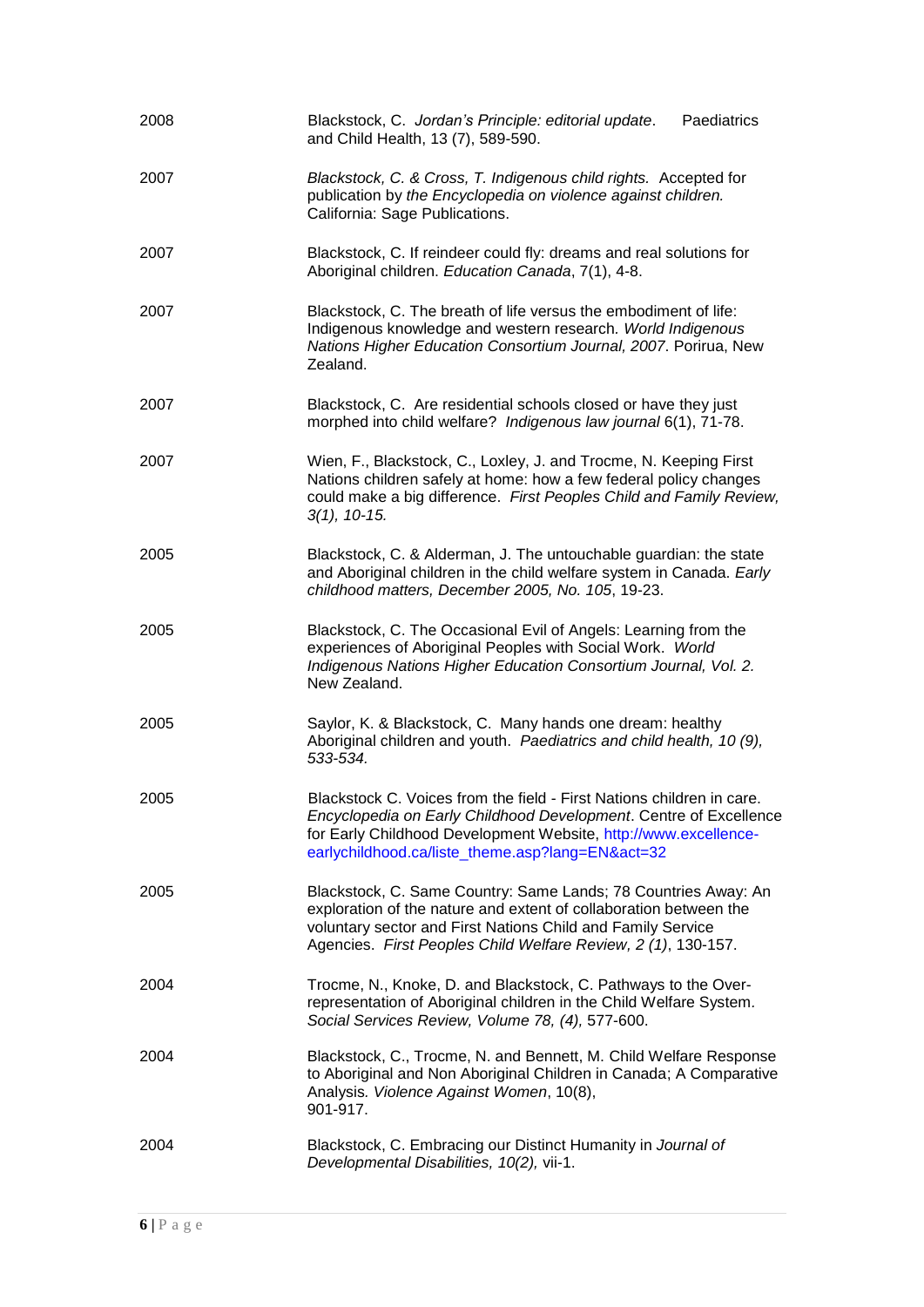| 2013 | Blackstock, C., Secretariat of the Permanent Forum on Indigenous<br>Issues, Indigenous Youth Caucus, UNICEF. Know your rights: UN<br>Declaration on the Rights of Indigenous Peoples for Indigenous<br>adolescents. New York: UNICEF                                                                                              |
|------|-----------------------------------------------------------------------------------------------------------------------------------------------------------------------------------------------------------------------------------------------------------------------------------------------------------------------------------|
| 2012 | Blackstock, C. Reconciliation in action: educators and students<br>standing in solidarity with First Nations children and Canadian<br>Values. Perspectives, 9 (October, 2012). Retrieved October 12, 2012<br>http://www.ctffce.ca/Priorities/default.aspx?ArtID=1998&year=2012&i<br>ndex_id=4685⟨=EN                              |
| 2011 | Blackstock, C. Jordan's Principle and Maurina Beadle's fight for<br>implementation. Eastern Branch, Ontario Association of Social<br>Workers Bulletin, 37 (3), 12-14.                                                                                                                                                             |
| 2011 | Blackstock, C. Jordan and Shannen: First Nations children demand<br>that Canada stop racially discriminating against them, Shadow report<br>for Canada's $3^{rd}$ and $4^{th}$ periodic report to the United Nations<br>Committee on the Rights of the Child. Ottawa: First Nations Child<br>and Family Caring Society of Canada. |
| 2011 | Blackstock, C. Reconciliation means not saying sorry twice: How<br>inequities in Federal Government child welfare funding drive children<br>on reserve into foster care. Submission to the Standing Committee<br>on the Status of Women. Ottawa: First Nations Child and Family<br>Caring Society of Canada.                      |
| 2011 | Alderman, J., Balla, S., Blackstock, C. & Khanna, N. Guidelines for<br>the ethical engagement of young people. Ottawa: First Nations Child<br>and Family Caring Society of Canada.                                                                                                                                                |
| 2006 | Blackstock, C., Cross, T., Brown, I., George, J., & Formsma, J.<br>Reconciliation in Child Welfare: Touchstones of Hope for Indigenous<br>children, youth and families. Ottawa: First Nations Child and Family<br>Caring Society of Canada.                                                                                       |
| 2006 | Blackstock, C., Bruyere, D., & Moreau, E. Many Hands One Dream:<br>principles for a new perspective on the health of First Nations, Inuit<br>and Métis children and youth. Ottawa: Canadian Paediatric Society.                                                                                                                   |
| 2006 | Alderman, J., Balla, S., Blackstock, C. & Khanna, N. Declaration of<br>Accountability on the ethical engagement of young people and adults<br>in Canadian organizations. Ottawa: First Nations Child and Family<br>Caring Society of Canada.                                                                                      |
| 2002 | In the Future First Nations Children Will. C. Blackstock, S.<br>Hobenshield and M. Kovach Eds. West Vancouver: Caring for First<br>Nations Children Society.                                                                                                                                                                      |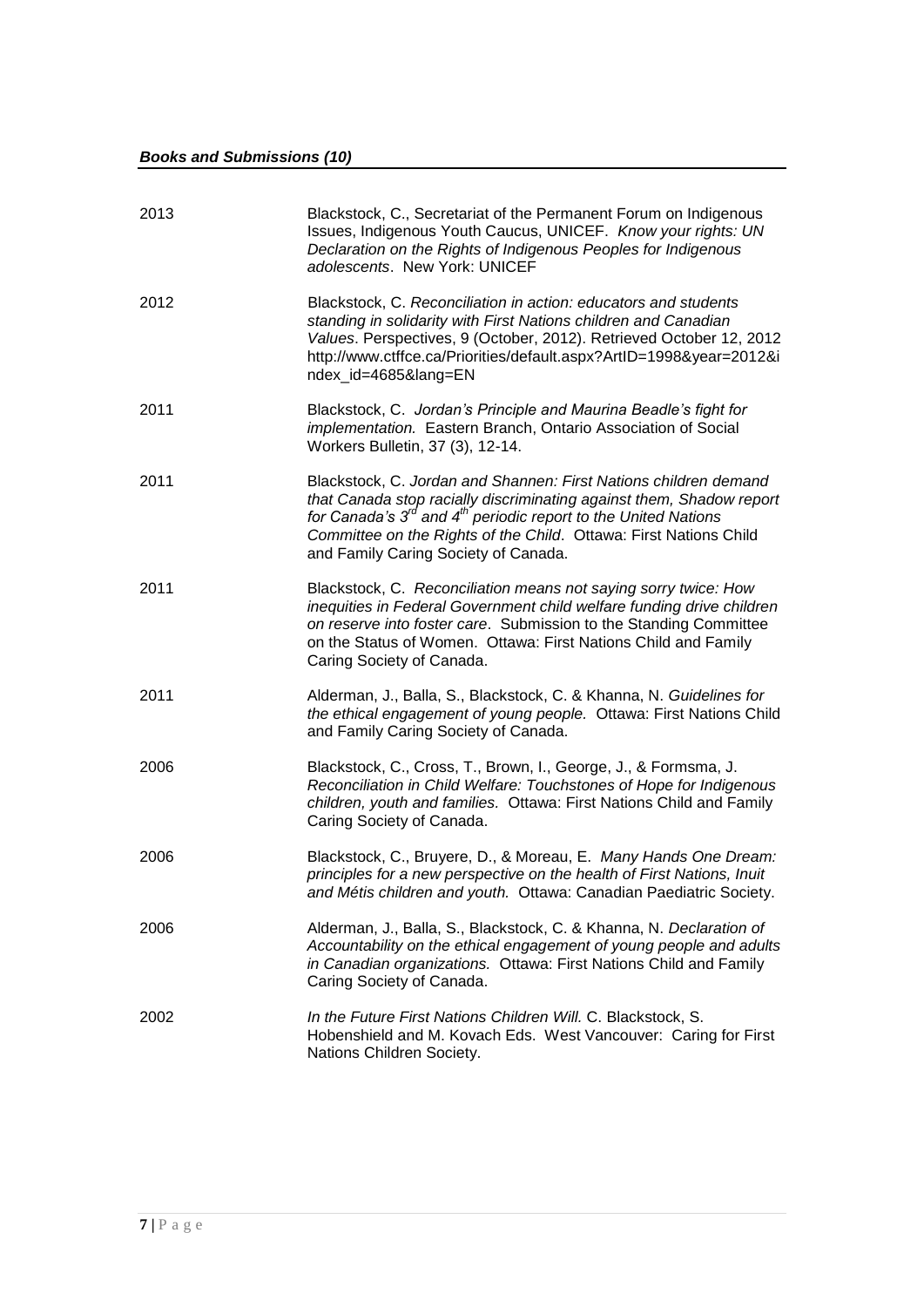| In press | Blackstock, C. Mosquito Advocacy: Change promotion strategies for<br>small groups with big ideas. In Hilary Weaver (Ed.) Social issues in<br>contemporary Native America: Reflections from Turtle Island. Surrey,<br>UK: Ashgate.                                                                                                                     |
|----------|-------------------------------------------------------------------------------------------------------------------------------------------------------------------------------------------------------------------------------------------------------------------------------------------------------------------------------------------------------|
| In press | King, J., Edwards, C., & Blackstock, C. Shannen's Dream: First<br>Nations education. Accepted for publication                                                                                                                                                                                                                                         |
| 2012     | Blackstock, C. Child welfare: lessons from the emperor's new<br>clothes. In Don Fuchs, Ivan Brown and Sharon McKay (Eds).<br>Awakening the Spirit. Regina: Canadain Plains Research Center<br>Press, pp. ix-xi.                                                                                                                                       |
| 2012     | Blackstock, C. A National Crime: Canada faces charges of racial<br>discrimination against First Nations children in 2010. In Ellen Murray<br>(Ed.), Children Matter: Exploring child and human rights issues in<br>Canada, pp. 87-111.                                                                                                                |
| 2011     | Sinha, V., Trocme, N, Blackstock, C., MacLaurin, B & Fallon, B<br>Understanding the overrepresentation of First Nations children in<br>Canada's child welfare system in Kathleen Kufeldt and Brad<br>McKenzie (eds.) Connecting research, policy and practice child<br>welfare, second edition. Waterloo: Sir Wilfred Laurier Press, pp. 307-<br>322. |
| 2011     | Blackstock, C. First Nations children and families: the search for the<br>voluntary sector. In Fred Bird & Frances Wesley (Eds), Voices from<br>the voluntary sector, 173-190. Toronto: University of Toronto Press.                                                                                                                                  |
| 2009     | Blackstock, C. Jordan's Principle: how one boy inspired a world of<br>change. Canadian supplement to the state of the world's children,<br>2009: Aboriginal children's health - leaving no child behind, 46-52.<br>Toronto: UNICEF.                                                                                                                   |
| 2008     | Blackstock, C. Reconciliation means not saying sorry twice: lessons<br>from child welfare. From truth to reconciliation: transforming the<br>legacy of residential schools. Ottawa: Aboriginal Healing Foundation.                                                                                                                                    |
| 2007     | Blackstock, C., Brown, I., & Bennett, M Reconciliation in child<br>welfare. In Brown, Chaze, Fuchs, Lafrance, Mckay & Thomas Prokop<br>(Eds), Putting a human face on child welfare: voices from the<br>prairies, 59-89. Toronto: Center of Excellence for Child Welfare.                                                                             |
| 2007     | Blackstock, C. Dream Catcher: The UN Convention on the Rights of<br>the Child and the Lived Experiences of First Nations Children in<br>International Indigenous Child Rights. Philip Cook, Cynthia Price-<br>Cohen, Eds. In press.                                                                                                                   |
| 2006     | Mandell, D., Blackstock, C., Clouston Carlson, J., & Fine, M. (2006)<br>From child welfare to child, family and community welfare: The<br>agenda of Canada's Aboriginal peoples. In Towards Positive<br>Systems of Child and Family Welfare. Nancy Freymond and Gary<br>Cameron, Eds., 211-236. Toronto: University of Toronto Press.                 |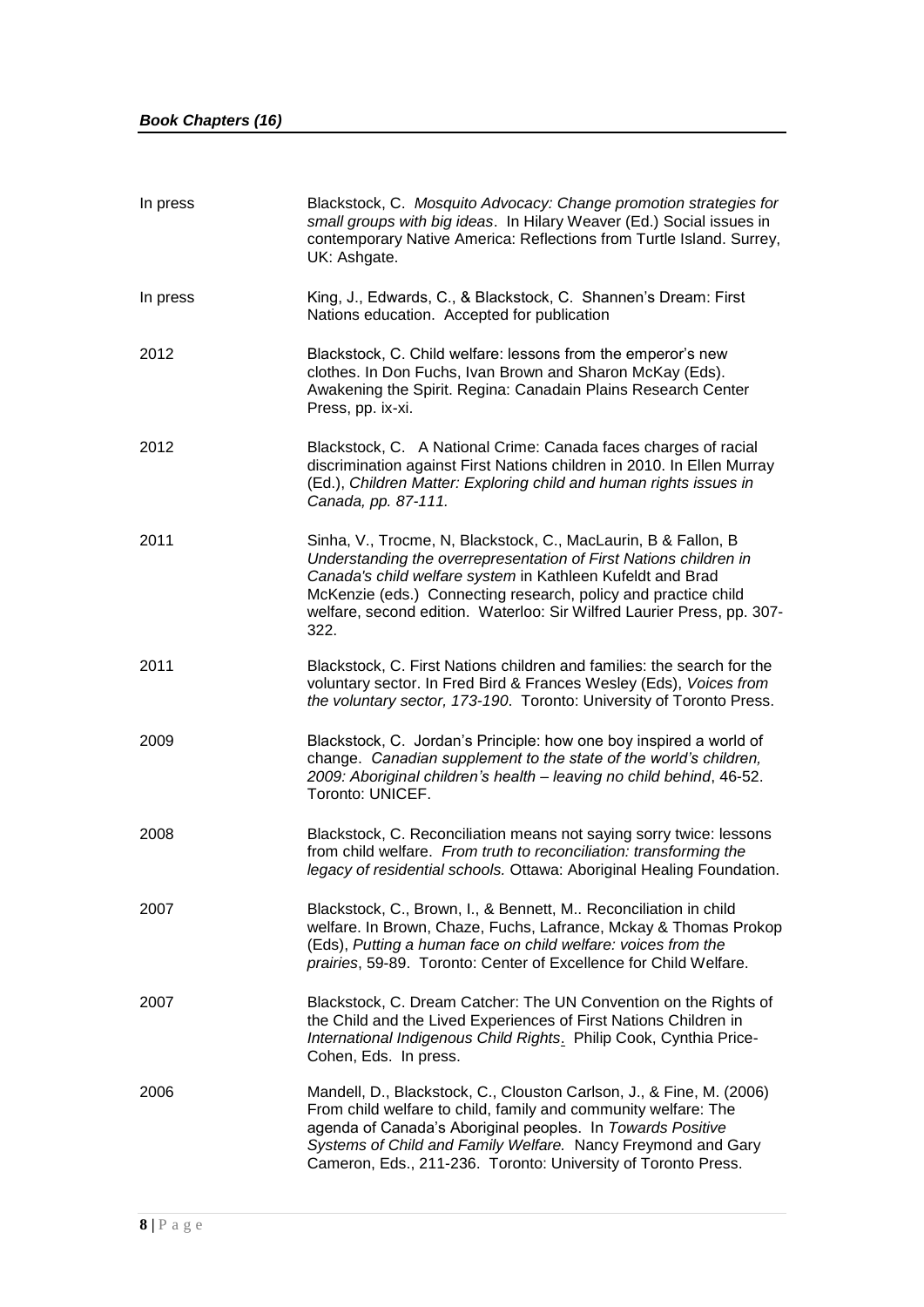| 2005 | Bennett, M. & Blackstock, C. First Nations child and family services<br>and indigenous knowledge as a framework for research, policy and<br>practice. In Towards Positive Systems of Child and Family Welfare,<br>269-288. Nancy Freymond and Gary Cameron, Eds. Toronto:<br>University of Toronto Press.                       |
|------|---------------------------------------------------------------------------------------------------------------------------------------------------------------------------------------------------------------------------------------------------------------------------------------------------------------------------------|
| 2004 | Blackstock, C. & Trocme, N. Community Based Child Welfare for<br>Aboriginal children: Supporting Resilience through Structural Change<br>in Pathways to Resilience: A handbook of theory, methods and<br>interventions, 105-120. Michael Unger, Ed. Thousand Oaks,<br>California: Sage Publications.                            |
| 2004 | Sinclair, M., Bala, N., Lilles, H., and Blackstock C. Aboriginal Child<br>Welfare in Canadian Child Welfare Law: Children, Families and the<br>State, Second Edition, 199-244. Nicholas Bala, Michael Kim Zapf, R.<br>James Williams, Robin Vogle, & Joseph P. Hornick, Eds. Toronto:<br>Thompson Educational Publishing Inc.   |
| 2003 | Foxcroft, D and Blackstock, C. USMA Cherished ones, Precious<br>ones, the children A First Nations approach to child, family and<br>community well being, 105-112. In Community Collaboration and<br>differential response. Nico Trocme, Della Knoke and Catherine Roy,<br>Eds. Ottawa: Centre of Excellence for Child Welfare. |
| 2003 | Restoring Peace and Harmony in First Nations Communities. In Child<br>Welfare: Connecting Research Policy and Practice, 341-343. K.<br>Kufeldt and B. McKenzie Eds. Waterloo, ON: Wilfrid Laurier<br>University Press.                                                                                                          |

| <b>Research Reports (7)</b> |                                                                                                                                                                                                                                                                                               |
|-----------------------------|-----------------------------------------------------------------------------------------------------------------------------------------------------------------------------------------------------------------------------------------------------------------------------------------------|
| 2009                        | Blackstock, C. When Everything Matters: Comparing the factors<br>contributing to the reunification or continuance in child welfare care<br>for First Nations and non-Aboriginal children in Nova Scotia.                                                                                      |
| 2005                        | Loxley, J.; DeRiviere, L.; Prakash, T.; Blackstock, C, Wien, F. &<br>Thomas Prokop, S. Wen:de - the Journey Continues. Ottawa: First<br>Nations Child and Family Caring Society of Canada.                                                                                                    |
| 2005                        | Blackstock, C., Prakash, T., Loxley, J., & Wien, F. Wen: de - We are<br>Coming to the Light of Day. Ottawa: First Nations Child and Family<br>Caring Society of Canada.                                                                                                                       |
| 2005                        | Trocme, N., Fallon, B., MacLaurin, B., Daciuk, J., Felstiner, C., Black,<br>T., Tonmyr, L., Blackstock, C., Barter, K., Turcotte, D., Cloutier, R.<br>(2005). Canadian Incidence Study on Reported Child Abuse and<br>Neglect: Major Findings-2003. Ottawa: Public Health Agency of<br>Canada |
| 2004                        | Blackstock, C., Clarke, S., Cullen, J. D'Hondt, J. & Formsma, J.<br>Keeping the Promise: the United Nations Convention on the Rights of<br>the Child and the Lived Experience of First Nations Children.<br>Ottawa: First Nations Child and Family Caring Society of Canada.                  |
| 2003                        | Nadjiwan, S. & Blackstock, C. Annotated Bibliography on the Nature<br>and Extent of Collaboration Between the Voluntary Sector and First                                                                                                                                                      |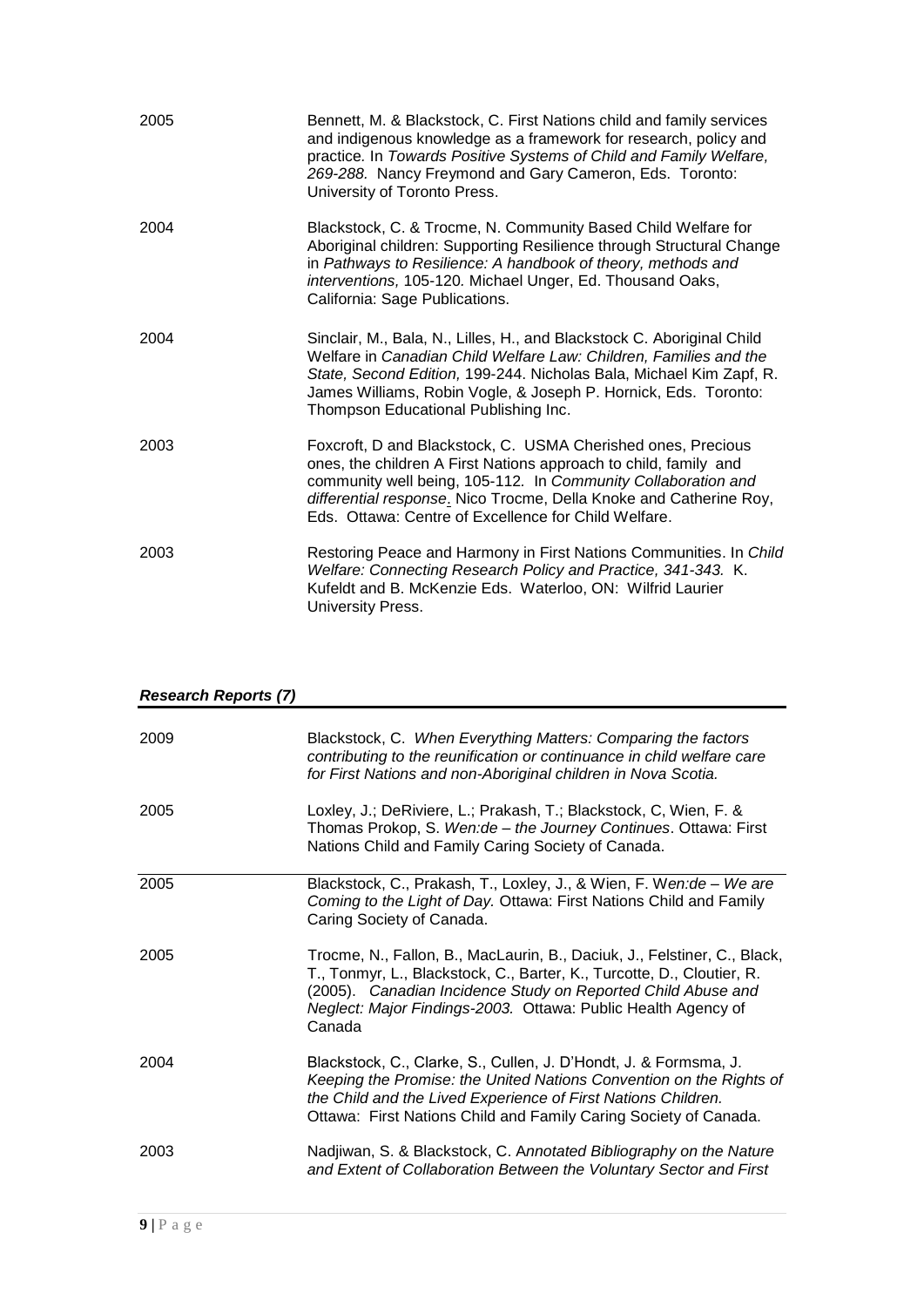|      | Nations Child and Family Services Agencies in Canada. Ottawa: First<br>Nations Child and Family Caring Society.                                                                                    |
|------|----------------------------------------------------------------------------------------------------------------------------------------------------------------------------------------------------|
| 2002 | Bennett M. & Blackstock, C. First Nations Child and Family Services<br>and Indigenous Knowledge as a Framework for Research, Policy and<br><i>Practice.</i> Available on line at www.cecw-cecb.ca. |

#### *Book Reviews (3)*

| 2012 | Blackstock, C. Aboriginal Child Welfare Self-Government and the<br>Rights of Indigenous Children: A book review. Children and<br><b>Youth Services Review.</b>            |
|------|---------------------------------------------------------------------------------------------------------------------------------------------------------------------------|
| 2009 | Blackstock, C. Review of Walking this Path Together. Edited by<br>Susan Strega and Jeannine Carriere. Winnipeg: Fernwood<br>Publishing.                                   |
| 2007 | Blackstock, C. The story of Tikinagan Child and Family Services: A<br>book review. Ontario Association of Childrens Aid Societies Journal,<br>Winter 2007, 51 (1), 27-28. |

#### *Curriculum (9)*

| 2011 | Mosquito Advocacy. Master degree level course. Faculty of                                                                                                  |
|------|------------------------------------------------------------------------------------------------------------------------------------------------------------|
| 2008 | Extension, University of Alberta<br>Touchstones of Hope: Bachelor of Social Work Course. Centre of<br>Excellence for Child Welfare, University of Toronto. |
| 2005 | Leadership and Followship: the Honor of Both in Effective Indigenous<br>ECD Management. University of Victoria.                                            |
| 2002 | Negotiations Module, Supervisory Training, Aboriginal Social Worker<br>Training Project (1/2 day course)                                                   |
| 2002 | Ethics Module, First Nations Partnership Program, University of<br>Victoria                                                                                |
| 2002 | Blackstock, C and Kovach, M. Social Work 451 Curriculum.<br>Faculty of Social Work, University of Victoria.                                                |
| 2000 | Aboriginal Child and Family Service Programs, Aboriginal Social<br>Worker Training Program (1/2 day course)                                                |
| 2000 | Team Assistant Training Curriculum, Ministry for Children and<br><b>Families</b>                                                                           |
| 1999 | Aboriginal Child and Family Services, Ministry for Children and<br>Families CORE Training (1 day course)                                                   |

## *United Nations Committees and Organizations (13)*

| 2012      | Presenter, United Nations Committee on the Rights of the Child pre-<br>session for review of Canada, Geneva                             |
|-----------|-----------------------------------------------------------------------------------------------------------------------------------------|
| 2012-2013 | Expert Advisor, UNICEF New York                                                                                                         |
| 2011      | Presenter, United Nations Permanent Forum on Indigenous Issues                                                                          |
|           | side event on Indigenous children and youth, New York                                                                                   |
| 2010      | Expert Member, United Nations Permanent Forum on Indigenous<br>Issues forum on Indigenous children and youth, Vancouver, BC             |
| 2009      | Presenter, United Nations Permanent Forum on Indigenous Issues.<br>Side Event, New York                                                 |
| 2006-2009 | Assisted the United Nations Committee on the Rights of the Child in<br>the development of a General Comment on Indigenous child rights. |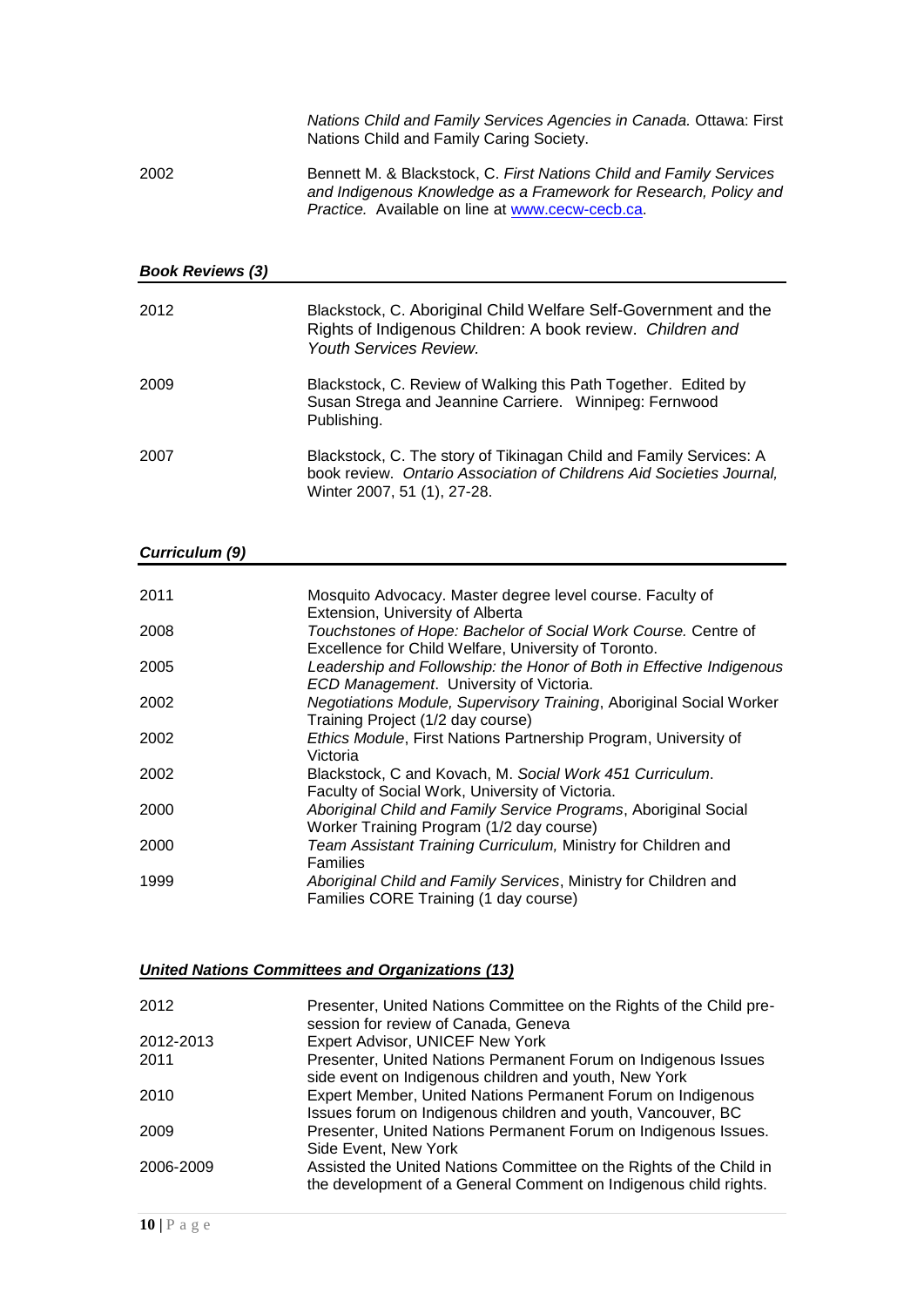| 2007 | Presenter, United Nations Permanent Forum on Indigenous Issues,      |
|------|----------------------------------------------------------------------|
|      | Side Event, New York                                                 |
| 2007 | Presenter, United Nations Committee on the Rights of the Child,      |
|      | Geneva                                                               |
| 2006 | Presenter, United Nations Permanent Forum on Indigenous Issues,      |
|      | Side Event, New York                                                 |
| 2006 | Presenter, United Nations Committee on Economic, Social and          |
|      | Cultural Rights, Geneva                                              |
| 2006 | Presenter, NGO Group for the UN Convention on the Rights of the      |
|      | Child, Geneva                                                        |
| 2004 | Presenter, United Nations Permanent Forum on Indigenous Issues       |
|      | Side Event, New York                                                 |
| 2003 | Participant, United Nations Committee on the Rights of the Child Day |
|      | of General Discussion on Indigenous Children                         |

#### *Presentations to Senate Committees and House of Commons Committees (8)*

| 2011 | Presentation to the Standing Committee on Women on First Nations<br>child and family services                                                                        |
|------|----------------------------------------------------------------------------------------------------------------------------------------------------------------------|
| 2010 | Presentation to the Standing Committee on Human Resources, Skills<br>and Social Development and the Status of Persons with Disabilities<br>on First Nations Adoption |
| 2010 | Presentation to the House of Commons Aboriginal Affairs Committee<br>on First Nations child welfare funding                                                          |
| 2009 | Presentation to the Senate Committee on Human Rights                                                                                                                 |
| 2007 | Presentation to the Senate Committee on Sexual Exploitation                                                                                                          |
| 2006 | Presentation to the House of Commons Aboriginal Affairs Committee<br>on First Nations child welfare policy                                                           |
| 2006 | Presentation to the Senate Standing Committee on Human Rights on<br>First Nations child welfare policy                                                               |
| 2005 | Presentation to the Senate Standing Committee on Aboriginal<br>children off reserves who come into contact with the child welfare<br>system                          |

#### *Provincial/Territorial Child Welfare Review Services (3)*

| 2010 | Expert Committee Member, Standing Committee of the Legislature, |
|------|-----------------------------------------------------------------|
|      | Northwest Territories Review on child welfare                   |
| 2010 | Expert Committee Member, Auditor General of Canada: Audit of    |
|      | Nunuvut child and family services                               |
| 2009 | Advisor, New Brunswick Child and Youth Advocate review of First |
|      | Nations child welfare                                           |

#### *Presentations at Juried Conference (85)*

| 2013 | Keynote speaker, Rheal Brant Memorial Lecture, Carleton University<br>(First Nations children's rights)                   |
|------|---------------------------------------------------------------------------------------------------------------------------|
| 2013 | Keynote speaker, Connexus, Ottawa, ON (Children's Voices have<br>Power)                                                   |
| 2013 | Keynote speaker, Te Rangi Pūahotanga, Otaki, New Zealand<br>(Children standing in solidarity with First Nations children) |
| 2013 | Keynote speaker, Montreal Women's Canadian Club (Children's<br>Voices have Power)                                         |
| 2012 | Keynote speaker, British Columbia Association of Social Workers<br>(Moral Courage: Kids have it and adults need it)       |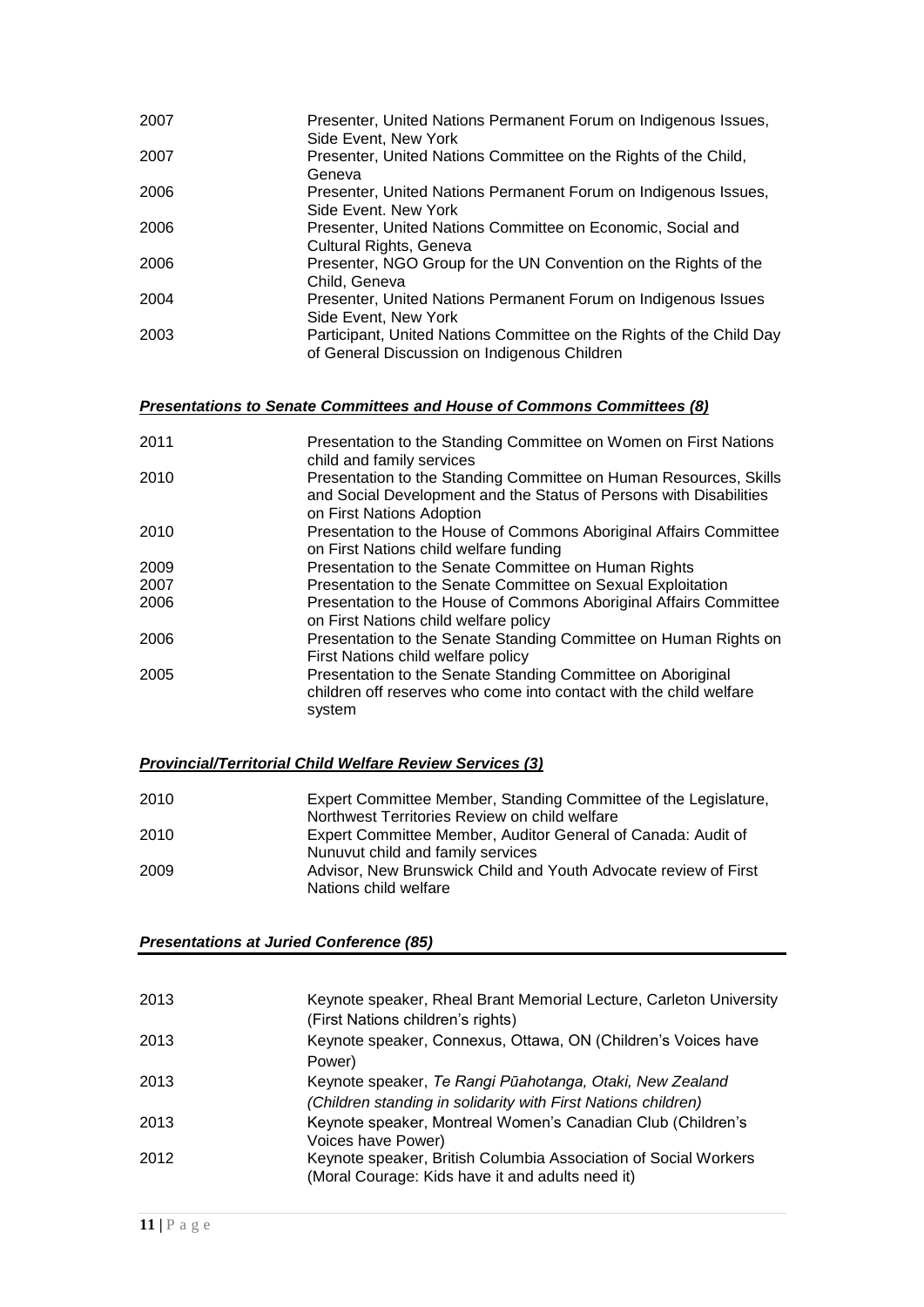| 2012 | Keynote speaker, National Child Maltreatment Symposium (UN<br>Convention on the Rights of the Child and First Nations Children) |
|------|---------------------------------------------------------------------------------------------------------------------------------|
| 2012 | Speaker, Montreal Children's Hospital Grand Rounds (First Nations<br>child welfare)                                             |
| 2012 | Keynote speaker, New Zealand Public Health Association (Mosquito<br>Advocacy)                                                   |
| 2012 | Keynote speaker, World Conference on Social Work, Stockholm<br>(First Nations human rights)                                     |
| 2012 | Keynote speaker, University of Saskatchewan Indigenous Law<br>Conference (First Nations child welfare case and UNDRIP)          |
| 2012 | Keynote speaker, Ottawa/Carleton Elementary Teachers Federation<br>(human rights for First Nations children)                    |
| 2011 | Panel presenter, Canadian Association of Health Sciences                                                                        |
| 2011 | Keynote speaker, First Nations Education Steering Committee                                                                     |
|      |                                                                                                                                 |
| 2011 | Keynote speaker, British Columbia Nurses Union                                                                                  |
| 2011 | Presenter, Indigenous Bar Association, Ottawa                                                                                   |
| 2011 | Presenter, Canadian Association of School Boards, Ottawa                                                                        |
| 2011 | Presenter, Grand Rounds, Children's Hospital Eastern Ontario                                                                    |
| 2011 | Presenter, Webinar Canadian Association of Social Workers                                                                       |
| 2011 | Keynote speaker, Hidden Legacy Conference                                                                                       |
| 2013 |                                                                                                                                 |
|      | Plenary speaker, US National District Attorneys Association                                                                     |
| 2013 | Carol Harrison Memorial Lecture, Sick Kids Hospital, Toronto                                                                    |
| 2010 | Keynote speaker, Ontario Association of Social Workers                                                                          |
| 2010 | Keynote speaker, World Indigenous Women's Conference, Darwin,<br>Australia                                                      |
| 2010 | Keynote speaker, SNAICC conference, Alice Springs, Australia                                                                    |
| 2010 | Workshop presenter, SNAICC conference, Alice Springs, Australia                                                                 |
| 2010 | Keynote speaker, PrevNet conference, McMaster University                                                                        |
| 2010 | Keynote speaker, Canadian Paediatric Society Resident's Seminar                                                                 |
| 2010 | Keynote speaker, Waterloo University, Social Innovation Generation                                                              |
|      | <b>Speakers Series</b>                                                                                                          |
| 2010 | Panel presenter, Osgoode Law School, Post-Gladue Conference                                                                     |
| 2010 | Keynote speaker, National Indian Child Welfare Conference,<br>Portland, Oregon                                                  |
| 2010 | Workshop presenter, National Indian Child Welfare Conference,<br>Portland, Oregon                                               |
| 2010 | Keynote speaker, Alberta Association of Social Workers Conference,<br>Edmonton                                                  |
| 2010 | Keynote speaker, Early Childhood Conference, Victoria                                                                           |
| 2009 | Keynote speaker, Indigenous Child Welfare Research, Victoria                                                                    |
| 2009 | Keynote speaker, Canadian Council on Social Development, Calgary                                                                |
| 2009 | Keynote speaker, Towards 2020 Conference, Ottawa                                                                                |
|      |                                                                                                                                 |
| 2009 | Presenter, Aboriginal Health Conference, Taipei                                                                                 |
| 2009 | Keynote speaker, Compassion International Conference on Child<br>Welfare, Taipei                                                |
| 2009 | Keynote speaker, Aboriginal Head Start, Edmonton                                                                                |
| 2009 | Keynote speaker, Ontario Children's Mental Health Organization<br>conference, Toronto                                           |
| 2008 | Keynote speaker, Department of Community Services, Sydney,<br>Australia                                                         |
| 2008 | Keynote speaker, World Conference for Women's Shelters,<br>Edmonton                                                             |
| 2008 | Keynote speaker, Legal Services Society, Vancouver                                                                              |
| 2008 | Keynote speaker, Association of Child Welfare Agencies, Sydney,                                                                 |
|      | Australia                                                                                                                       |
| 2008 | Presenter, Association of Child Welfare Agencies, Sydney, Australia                                                             |
| 2008 | Keynote speaker, North American Council on Adoptable Children,<br>Ottawa                                                        |
| 2008 | Keynote speaker, Cultural Diversity and Vulnerable Families,<br>Universite du Quebec, Montreal                                  |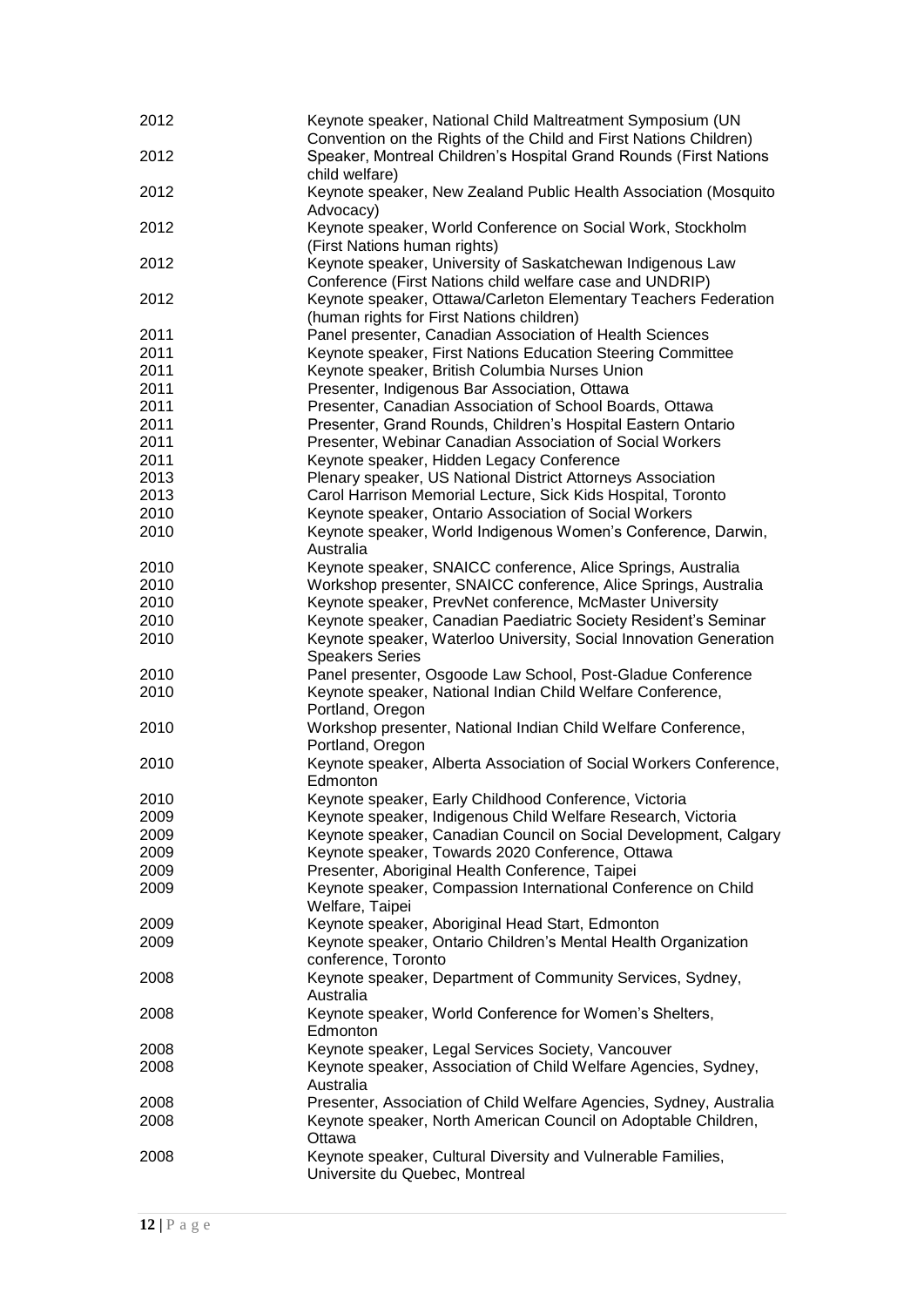| 2008 | Presenter, Community of Practice Tele-symposium. American          |
|------|--------------------------------------------------------------------|
|      | Institute for Research, Washington, DC                             |
| 2007 | Keynote speaker, Canadian Association of Paeditric Health Centres, |
|      | Annual Conference, Montreal, Quebec                                |
| 2007 | Keynote speaker, Childhoods conference. Hamilton, New Zealand      |
| 2007 | Keynote speaker, SNAICC conference, Adelaide, Australia            |
| 2007 | Keynote speaker, Yellowhead Tribal Services National Conference    |
|      | on First Nations child welfare, Edmonton                           |
| 2007 | Keynote speaker, Indigenous Law Conference, Toronto, Ontario       |
| 2007 | Workshop presenter, National Indian Child Welfare Conference,      |
|      | Oklahoma City, USA                                                 |
| 2007 | Plenary speaker, National Indian Child Welfare Conference,         |
|      | Oklahoma, USA                                                      |
| 2007 | Keynote speaker, Third International Conference on Domestic        |
|      | Violence, London, Ontario                                          |
| 2007 | Plenary speaker, North American Indigenous Health Conference,      |
|      | Montreal                                                           |
| 2007 | Workshop presenter, North American Indigenous Health Conference,   |
|      | Montreal                                                           |
| 2007 | Abstract co-presenter, North American Indigenous Health            |
|      | Conference, Montreal                                               |
| 2006 | Keynote speaker, C and K Early Education Conference, Cairns,       |
|      | Australia                                                          |
| 2006 | Keynote speaker, Forum on Epidemiology, University of Ottawa       |
|      | School of Medicine.                                                |
| 2006 | Keynote speaker, Aboriginal Health Symposium, University of        |
|      | Ottawa, School of Medicine.                                        |
| 2006 | Keynote speaker, National Indian Child Welfare Association         |
|      | Conference, San Diego, USA.                                        |
| 2005 | Keynote speaker, World Indigenous Peoples Conference on            |
|      | Education, Hamilton, New Zealand                                   |
| 2005 | Keynote speaker, Many Hands: One Dream Conference on               |
|      | Aboriginal Child Health, Victoria, BC                              |
| 2005 | Keynote speaker, Canadian Association for Community Living,        |
|      | Saskatoon                                                          |
| 2005 | Keynote speaker, Millennium Scholarship Conference. Ottawa         |
| 2005 | Structural Risks to Aboriginal Children, Workshop, Childhoods      |
|      | Conference, Oslo, Norway                                           |
| 2005 | Indigenous Children's Rights, Workshop, United Nations Permanent   |
|      | Forum on Indigenous Peoples, New York, USA.                        |
| 2005 | Plenary speaker, Rethinking Development, Antigonish, NS            |
| 2005 | Keynote speaker, Resiliency Conference, Halifax, NS                |
| 2005 | National Policy Review, Workshop, Yellowhead Tribal Services       |
|      | National Conference, Victoria, BC                                  |
| 2005 | Plenary speaker, Courageous Conversations, Harvard University      |
| 2005 | Keynote speaker: Sparrow Lake Alliance Conference, Sparrow Lake,   |
|      | ON                                                                 |
| 2005 | Keynote speaker: Walking in Both Worlds, Winnipeg, MB              |
| 2004 | Keynote speaker, What Works in Social Policy, New Zealand          |
| 2004 | Keynote speaker, Pacific Islander Indigenous Research Fono,        |
|      | New Zealand.                                                       |
| 2004 | Plenary speaker, ISPCAN Conference, Brisbane, Australia            |
| 2004 | Caring Across the Boundaries, ISPCAN Conference, Brisbane,         |
|      | Australia                                                          |
| 2004 | Plenary speaker, International Conference Promoting Resiliency for |
|      | Children Receiving Care. Ottawa, ON                                |
| 2004 | Making Child Welfare Research Accessible: Workshop for Young       |
|      | People, International Conference Promoting Resiliency for Children |
|      | Receiving Care. Ottawa, ON                                         |
|      |                                                                    |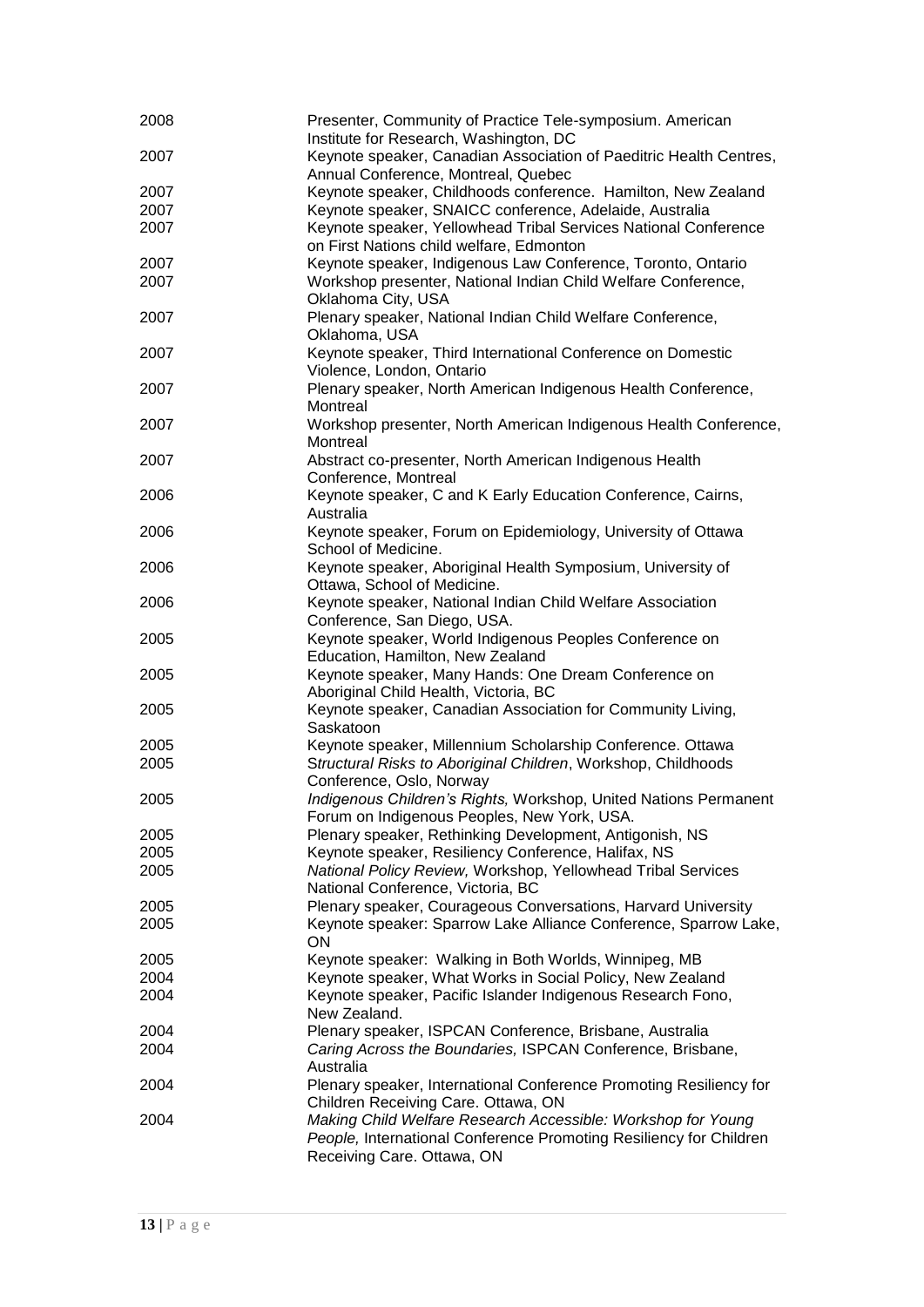| 2004         | Keynote speaker, Rheal Brant-Hall Memorial Lecture, Carleton<br>University. Ottawa, ON                                      |
|--------------|-----------------------------------------------------------------------------------------------------------------------------|
| 2003         | Keynote speaker, International Promises into Practice Conference                                                            |
| 2003         | Keynote speaker, North American Council on Adoptable Children,<br>Vancouver, BC                                             |
| 2003         | Keynote speaker, Association of Native Child Welfare Agencies<br>conference. Sault St. Marie, ON                            |
| 2002<br>2000 | Keynote speaker, Canada's Chil)dren: Canada's Future. Toronto, ON<br>Keynote speaker, Child Welfare Symposium. Cornwall, ON |
|              |                                                                                                                             |

*Presentations at Community Events/Conferences (143)*

| 2013 | Keynote Presenter: Walkers of Nishiyuu Youth Forum (First Nations<br>human rights)                                                              |
|------|-------------------------------------------------------------------------------------------------------------------------------------------------|
| 2013 | Keynote Presenter: Elementary Teachers Federation of Ontario (First                                                                             |
|      | Nations children's rights)                                                                                                                      |
| 2013 | Keynote Presenter: University of Ottawa Education Student's Forum<br>(First Nations children's rights)                                          |
| 2013 | Keynote Presenter: First Call (First Nations children's rights)                                                                                 |
| 2013 | Keynote Presenter: Indigenous Physicians Association of Canada<br>(First Nations children's rights and Jordan's Principle)                      |
| 2012 | Plenary Presenter: Assembly of First Nations Special Chiefs<br>Assembly                                                                         |
| 2012 | Keynote Presenter: West Region CFS (First Nations child rights)                                                                                 |
| 2012 | Keynote Presenter: Advocate's Society (First Nations child rights)                                                                              |
| 2012 | Keynote Presenter: Atlantic Policy Congress Health Conference<br>(Canadian Human Rights Tribunal on FN Child Welfare and Jordan's<br>Principle) |
| 2012 | Human Concern International and Youth for Northern Communities<br>(First Nations children's rights)                                             |
| 2012 | Keynote Presenter: West Region CFS Women's Gathering (First<br>Nations Child Rights)                                                            |
| 2012 | Keynote Presenter: BC Association of Social Workers (Moral<br>Courage                                                                           |
| 2012 | Keynote Presenter: Manitoba First Nations (First Nations child<br>welfare)                                                                      |
| 2012 | Keynote Presenter: KAIROS (Mosquito advocacy)                                                                                                   |
| 2012 | Presenter, Assembly of First Nations education forum (First Nations<br>children's human rights)                                                 |
| 2012 | Keynote, Temagami First Nation (Children's voices have power)                                                                                   |
| 2012 | CUP Annual General Meeting (Children's voices have power)                                                                                       |
| 2012 | Presentation, Directors of Child Welfare (First Nations child welfare)                                                                          |
| 2012 | Keynote presentation, QCAIPP, Brisbane, Australia (Voices of<br>children in human rights)                                                       |
| 2012 | Presentation, Yirkalla Community, Australia (First Nations children<br>human rights)                                                            |
| 2012 | Keynote presentation, Supporting Aboriginal Children Together,<br>Darwin, Australia (Children have voices)                                      |
| 2012 | Keynote presentation, United Church of Canada General Council,<br>Ottawa (Residential school and First Nations children today)                  |
| 2012 | Panel presentation, Assembly of First Nations Annual General<br>Assembly                                                                        |
| 2012 | University of Ottawa, Forum on Reconciliation (Reconciliation:<br>implications for the current generation of FN children)                       |
| 2012 | Keynote presentation, Wabano Health Centre (Structural issues for<br>FN children and Touchstones of Hope)                                       |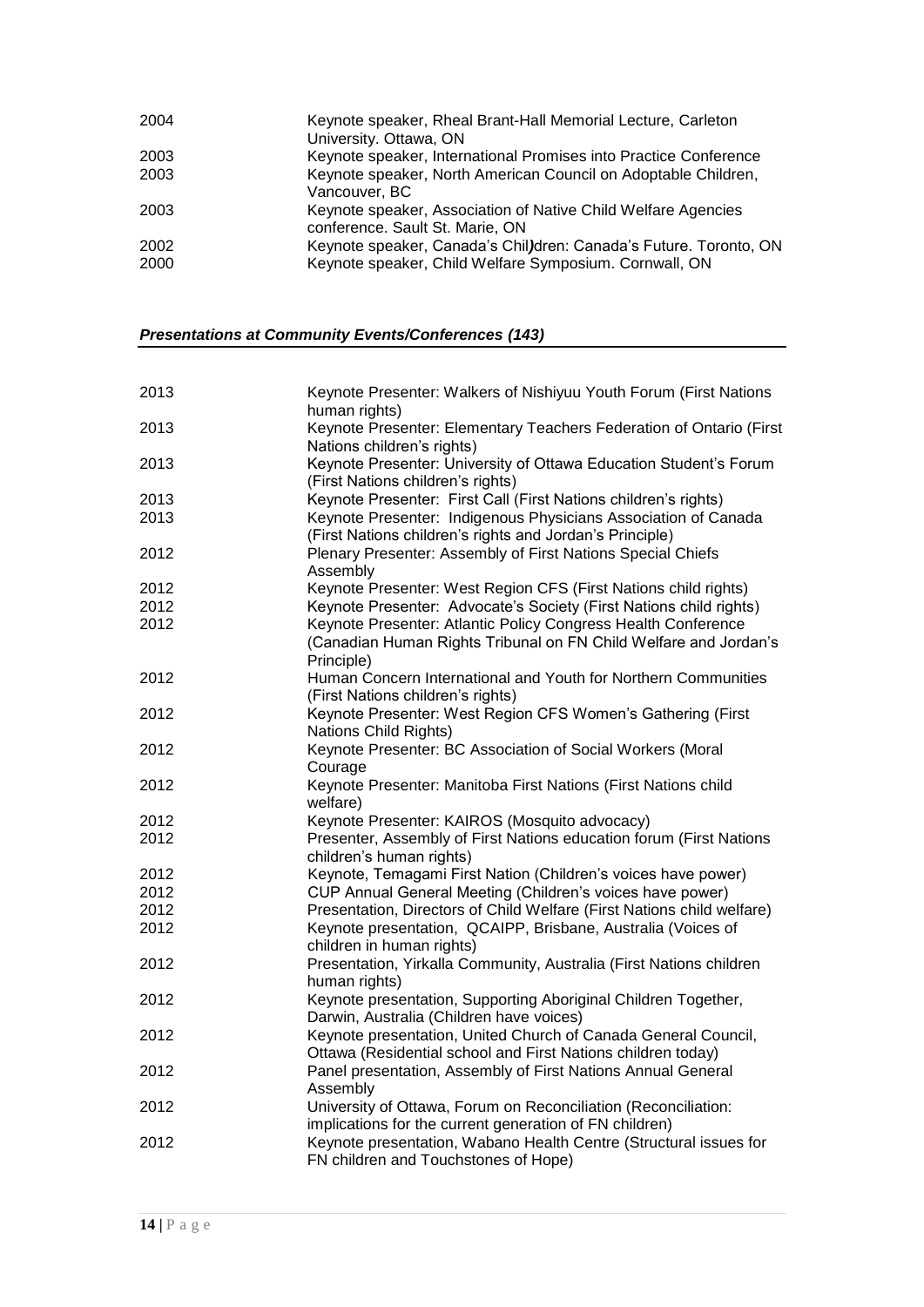| 2012 | Keynote presentation, Westboro Church, Ottawa (Equity and Social<br>Justice for FN children)                              |
|------|---------------------------------------------------------------------------------------------------------------------------|
| 2012 | Keynote presentation, University of Ottawa Bachelor of Education<br>Conference (Shannen's Dream)                          |
| 2012 | Plenary presentation, BC Government (Touchstones of Hope)                                                                 |
| 2012 | Keynote presentation, Ottawa/Carelton Native Studies Teachers                                                             |
|      | Conference (Shannen's Dream)                                                                                              |
| 2012 | Keynote presentation, Best Start Conference, Ontario (First Nations<br>children's rights)                                 |
| 2012 | Keynote presentation, Chiefs of Ontario ECD conference (structural<br>risks and human rights)                             |
| 2012 | Presentation, Canadian Council of Child Advocates (structural risks<br>and human rights)                                  |
| 2011 | Presentation, Sir Wilfrid Laurier Secondary School. (Shannen's<br>Dream, Jordan's Principle and I am a witness campaigns) |
| 2011 | Panel presentation, Assembly of First Nations Special Chiefs                                                              |
|      | Assembly (First Nations children's rights)                                                                                |
| 2011 | Keynote presentation, Indian Child Welfare Forum in Saskatoon<br>(First Nations children's rights)                        |
| 2011 | Workshop, Assembly of First Nations Health Forum (Mosquito<br>Advocacy)                                                   |
| 2011 | Panel presentation, Assembly of First Nations Health Forum                                                                |
|      | (Jordan's Principle)                                                                                                      |
| 2011 | Keynote, Cowichan Tribes Child Welfare Forum (7 ways to make a                                                            |
|      | difference)                                                                                                               |
| 2011 | Northern BC Chiefs Forum (First Nations children's rights)                                                                |
| 2011 | Keynote, KAIROS Women of Courage Tour (Social Justice)                                                                    |
| 2011 | Keynote, Whitefish River First Nation (Touchstones of Hope)                                                               |
| 2011 | Keynote, Manitoba FN CFS (Touchstones of Hope)                                                                            |
| 2011 | Keynote, Native Women's Association AGM (First Nations children's                                                         |
|      | rights)                                                                                                                   |
| 2011 |                                                                                                                           |
| 2011 | Presentation, Combined Voices, Brisbane, Australia                                                                        |
|      | Keynote, Victoria Council of Social Services, Melbourne, Australia                                                        |
| 2011 | Keynote, Queensland Council of Social Services, Brisbane, Australia                                                       |
| 2011 | Keynote, Victoria Leadership Forum, Adelaide, Australia                                                                   |
| 2011 | Master Class: Berry Street Family Services, Melbourne, Australia                                                          |
| 2011 | Panel Presentation, Queensland Council of Social Services,<br>Brisbane, Australia                                         |
| 2011 | Panel Presentation, Two Ways Together, Melbourne, Australia                                                               |
| 2011 | Presentation, Assembly of First Nations Social Development Forum                                                          |
| 2011 | Presentation, Assembly of First Nations Education Forum                                                                   |
| 2011 | Keynote Presentation CAPDHHE Conference, Edmonton                                                                         |
| 2011 | Presentation, KAIROS Banner March, Ottawa, ON                                                                             |
| 2011 | Presenter: Building Bridges, Carleton Place                                                                               |
| 2011 | Keynote Presentation, OASIS                                                                                               |
| 2011 | Presentation: Anglican Church Conference                                                                                  |
| 2011 | Keynote Presentation, Building Bridges Partnership                                                                        |
| 2011 | Keynote Presentation, UBC Aboriginal Social Work Gathering                                                                |
| 2011 | Keynote Presenter, Guelph Children's Aid Society Aboriginal                                                               |
|      | Conference                                                                                                                |
| 2011 | Panel Presenter, Manitoba School Board's Association                                                                      |
| 2011 | Keynote speaker, Ontario Aboriginal Child Welfare Conference                                                              |
| 2011 | Keynote speaker, Wesley Prankard's Camp out, Niagara Falls                                                                |
| 2011 | Workshop, Attawapiskat First Nation                                                                                       |
| 2011 | Catholic High school, Ottawa                                                                                              |
| 2011 | Presenter, UCFW Human Rights Committee                                                                                    |
| 2011 | Keynote speaker, Payukotayno CFS, Moose Factory FN                                                                        |
| 2011 | Plenary speaker, International Indigenous Health Conference                                                               |
| 2011 | Keynote speaker, Early Childhood Development Support Services,                                                            |
|      | Edmonton                                                                                                                  |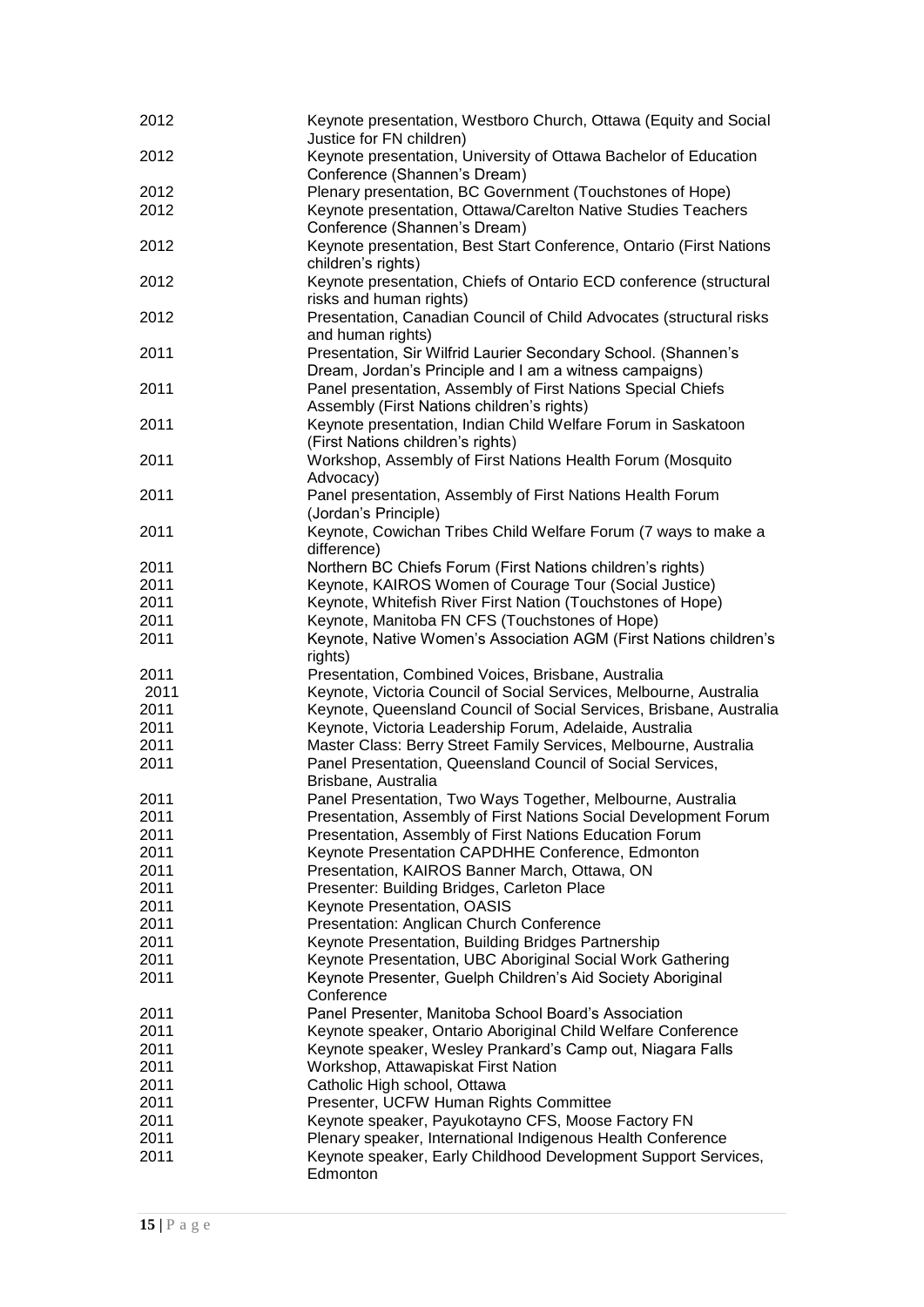| 2011 | Keynote speaker, National Aboriginal Health Survey Conference                |
|------|------------------------------------------------------------------------------|
| 2011 | Keynote speaker, Chiefs of Ontario Health Forum                              |
| 2011 | Keynote speaker, Wabano Health Center Youth Forum                            |
| 2011 | Presenter, Public Service Alliance of Canada, Aboriginal Forum               |
| 2011 | National Women's Legal Association Forum                                     |
| 2013 | <b>Ontario University Students Association</b>                               |
| 2010 | Workshop presenter, Rise up for Rights, Canadian Labour Congress             |
| 2010 | Keynote speaker, National Youth in Care Network 25 <sup>th</sup> anniversary |
| 2010 | Keynote speaker, Native Women's Centre of Hamilton                           |
| 2010 | Workshop presenter, Rise up for Rights, Ottawa                               |
| 2010 | Workshop presenter, Covenant Chain Aboriginal Conference                     |
| 2010 | Keynote speaker, Assembly of First Nations Youth Gathering                   |
| 2010 | Workshop presenter, Yellowhead Tribal Services National                      |
|      | Conference                                                                   |
| 2010 | Keynote speaker, Saskatchewan Association of Social Workers                  |
| 2010 | Keynote speaker, the Charter and You, Ontario Bar Association                |
|      |                                                                              |
| 2010 | Plenary speaker, Post-Gladue, Osgoode Law School                             |
| 2010 | Keynote speaker, Carrier-Sekani Northern Chiefs Summit on Child              |
|      | Welfare                                                                      |
| 2010 | Keynote speaker, BC Provincial Touchstones of Hope Forum                     |
| 2010 | Keynote speaker, Treaty 6, 7 and 8 Chiefs Health Forum                       |
| 2010 | Keynote speaker, Carleton University Aboriginal Awareness Week               |
| 2009 | Keynote speaker, CECW International Prevention of Child Abuse                |
|      | Event, Toronto                                                               |
| 2009 | Keynote speaker, Manitoba First Nations CFS Gala                             |
| 2009 | Keynote speaker, New Brunswick Ombudsman's Expert Panel                      |
| 2009 | Keynote speaker, Northern Social Workers Conference, Whitehorse              |
| 2009 | Keynote speaker, George Hull Centre, Toronto                                 |
| 2009 | Keynote speaker, Uniting Care, Australia                                     |
| 2009 | Keynote speaker, SNAICC, Australia                                           |
| 2009 | Keynote speaker, Department of Communities, Australia                        |
| 2009 | Keynote speaker, Allied Iroquois and Algonquin Indians Health                |
|      | Retreat, Niagara Falls, Ontario                                              |
| 2009 | Keynote speaker, Nicola Valley Institute of Technology, Burnaby, BC          |
| 2009 | Keynote speaker, Nurturing Families, Prince George, BC                       |
| 2009 | Keynote speaker, Southern First Nations Network of Care, Winnipeg            |
| 2009 | Touchstones of Hope Conference, Toronto, Ontario                             |
| 2009 | Keynote speaker, Ktunaxa Kinbasket Child and Family Services                 |
|      | Conference, Cranbrook, BC                                                    |
| 2008 | Keynote speaker, Treaty 7 Child and Family Service Conference,               |
|      | Calgary, AB                                                                  |
| 2008 | Keynote speaker, Northern Social Workers Association, Yellowknife,           |
|      | <b>NWT</b>                                                                   |
| 2008 | Keynote speaker, University of Western Australia Rural and                   |
|      | Indigenous Health, Geraldton, Australia                                      |
|      | Keynote speaker, Vancouver Island Chiefs Forum, Vancouver, BC                |
| 2008 |                                                                              |
| 2008 | Keynote speaker, Benevolent Society, Orange, Australia                       |
| 2008 | Presentation, Government of Australia FACSIA, Canberra, Australia            |
| 2008 | Keynote speaker, Indigenous Child at the Centre 2, Vancouver, BC             |
| 2008 | Keynote speaker, Vancouver Island Chiefs Forum, Duncan, BC                   |
| 2006 | Keynote speaker, Indigenous Research Symposium, University of                |
|      | Victoria, BC                                                                 |
| 2007 | Keynote speaker, Canadian Association of Social Workers                      |
|      | Conference, Toronto, ON                                                      |
| 2008 | Keynote speaker, Quebec First Nations, Quebec City, PQ                       |
| 2008 | Keynote speaker, University of Alberta Medical School, Edmonton,             |
|      | AB                                                                           |
| 2008 | Keynote speaker, Indigenous Child at the Centre Forum, Vancouver             |
| 2007 | Speaker, Alberta Ministry for Children's Services Native Unit, Calgary       |
|      | AB.                                                                          |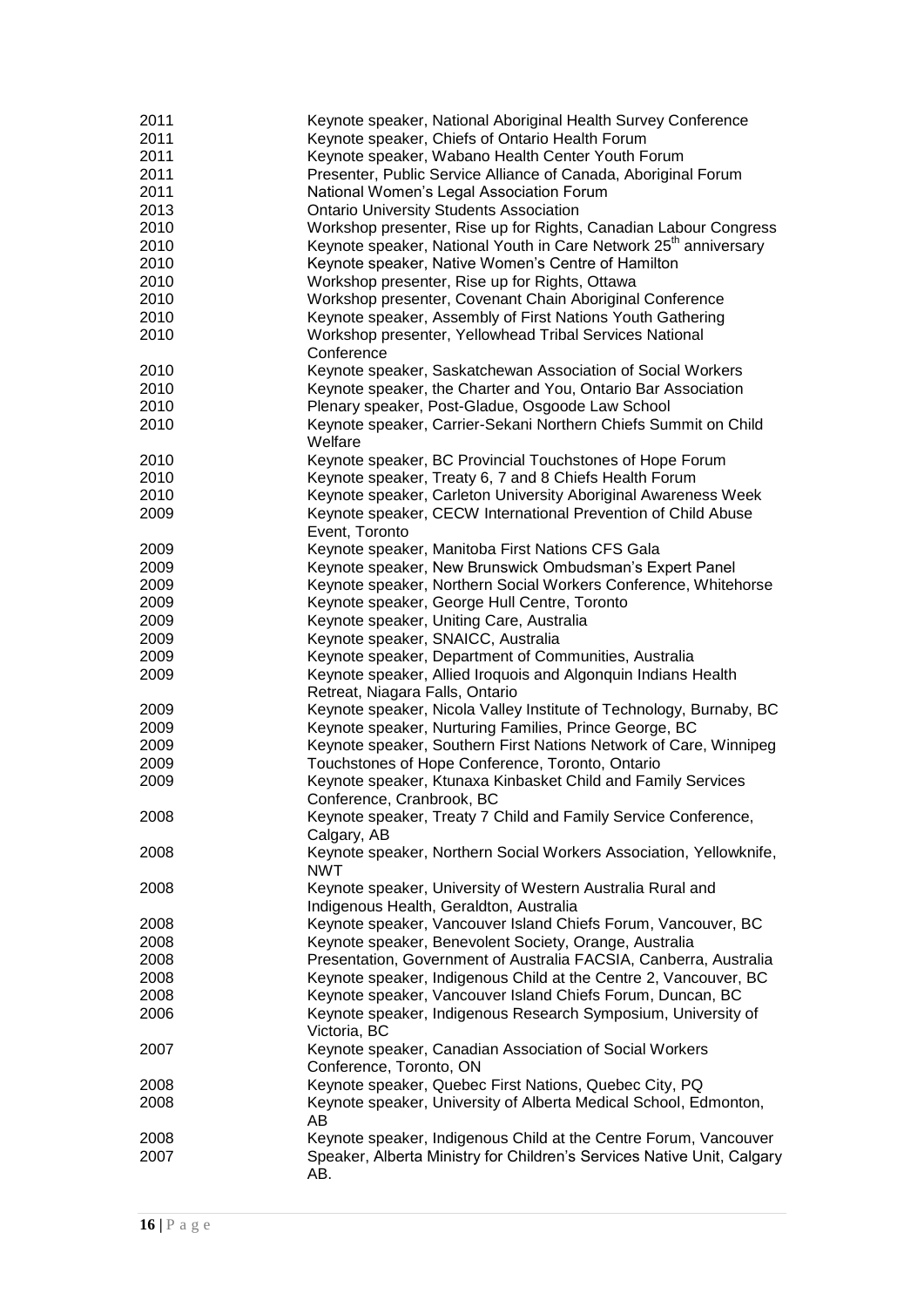| 2007 | Keynote speaker, 50 <sup>th</sup> Anniversary of the New Brunswick Community<br>Living Association Conference, Fredericton, NB |
|------|--------------------------------------------------------------------------------------------------------------------------------|
| 2007 | Keynote speaker. North Peace School Board                                                                                      |
| 2007 | Keynote speaker, Wee-chi-te-win CFS                                                                                            |
| 2007 | Keynote speaker, Ontario Association of Municipal Social Services                                                              |
| 2007 |                                                                                                                                |
|      | Keynote speaker, Federation of Saskatchewan Indian Nations                                                                     |
| 2007 | Keynote speaker, Many Hands One Dream, Ottawa                                                                                  |
| 2007 | Keynote speaker, Council of Health and Social Development, First<br><b>Nations of Quebec</b>                                   |
| 2007 | Workshop presenter, National Children's Alliance, Middle Childhood<br>Forum, Ottawa.                                           |
| 2007 | Keynote speaker, Superintendents of Schools, Regina                                                                            |
| 2006 | Keynote speaker, Superintendents of Schools Association, Winnipeg                                                              |
| 2006 | Keynote speaker, Wi Ci Ti Zon Child Welfare Conference, Saskatoon                                                              |
| 2006 | Keynote speaker, Awasis FNCFS Annual General Meeting, Prince<br>Albert                                                         |
| 2006 | Presenter, Assembly of First Nations Executive Council, Rama First<br>Nation.                                                  |
| 2006 | Keynote speaker, Métis Nation of Ontario, Annual General Assembly.<br>Garden River First Nation, Sault St. Marie.              |
| 2006 | Keynote speaker, National Association of Friendship Centers                                                                    |
|      | National Youth Forum, Saskatoon                                                                                                |
| 2006 | Keynote speaker, Boys and Girls Clubs of Canada                                                                                |
| 2006 | Keynote speaker, Canadian Political Science Students Association                                                               |
| 2005 | Presentation, Amnesty International                                                                                            |
| 2005 | Presenter, Joining Hands Across the World for Indigenous Children,<br>Toronto                                                  |
| 2005 | Keynote speaker, Annual General Meeting of Superintendents of<br>Schools, Winnipeg, Manitoba                                   |
| 2005 | Keynote speaker, Nog da win da min Child and Family Services<br>Annual General Meeting.                                        |
| 2005 | Plenary speaker, Rethinking Development Conference, St. Francis<br>Xavier University, Nova Scotia.                             |
| 2005 | Keynote speaker, Resiliency Conference, Halifax, Nova Scotia                                                                   |
| 2005 | Keynote speaker, Heart of the Matter, Malaspina University College                                                             |
|      |                                                                                                                                |
| 2005 | Workshop, Caring Across the Boundaries, Heart of the Matter,                                                                   |
|      | Malaspina University College.                                                                                                  |
| 2005 | Workshop, Community Development and First Nations Child Welfare,<br>Heart of the Matter, Malaspina University College          |
| 2004 | Plenary speaker, International Indigenous Child Rights Symposium,<br>University of Victoria.                                   |
| 2004 | Keynote speaker, Policy Link Conference, New Brunswick                                                                         |
| 2004 | Plenary speaker, Assembly of First Nations General Assembly                                                                    |
| 2004 | Keynote speaker, Saskatchewan Adoptive Parents Association                                                                     |
| 2004 | Plenary speaker, National Indian Child Welfare Association<br>Conference                                                       |
| 2004 | Presenter, Big Brothers Big Sisters of Canada Annual Meeting                                                                   |
| 2004 | Keynote speaker, Family Resource Programs of Canada Annual                                                                     |
|      | <b>General Meeting</b>                                                                                                         |
| 2004 | Keynote speaker, First Nations Youth At Risk Conference                                                                        |
| 2004 | Keynote speaker, Yellowhead Tribal Services Agency, National                                                                   |
|      | Conference                                                                                                                     |
| 2004 | Panel presentation, National Children's Alliance Annual Meeting                                                                |
| 2003 | Keynote speaker, Winnipeg Planning Council, AGM                                                                                |
| 2003 | Keynote speaker, Prairie Child Welfare Consortium Conference                                                                   |
| 2003 | Presenter, FNCFCS Indigenous Research Workshop, Halifax                                                                        |
| 2003 | Presenter, Malaspina College Conference                                                                                        |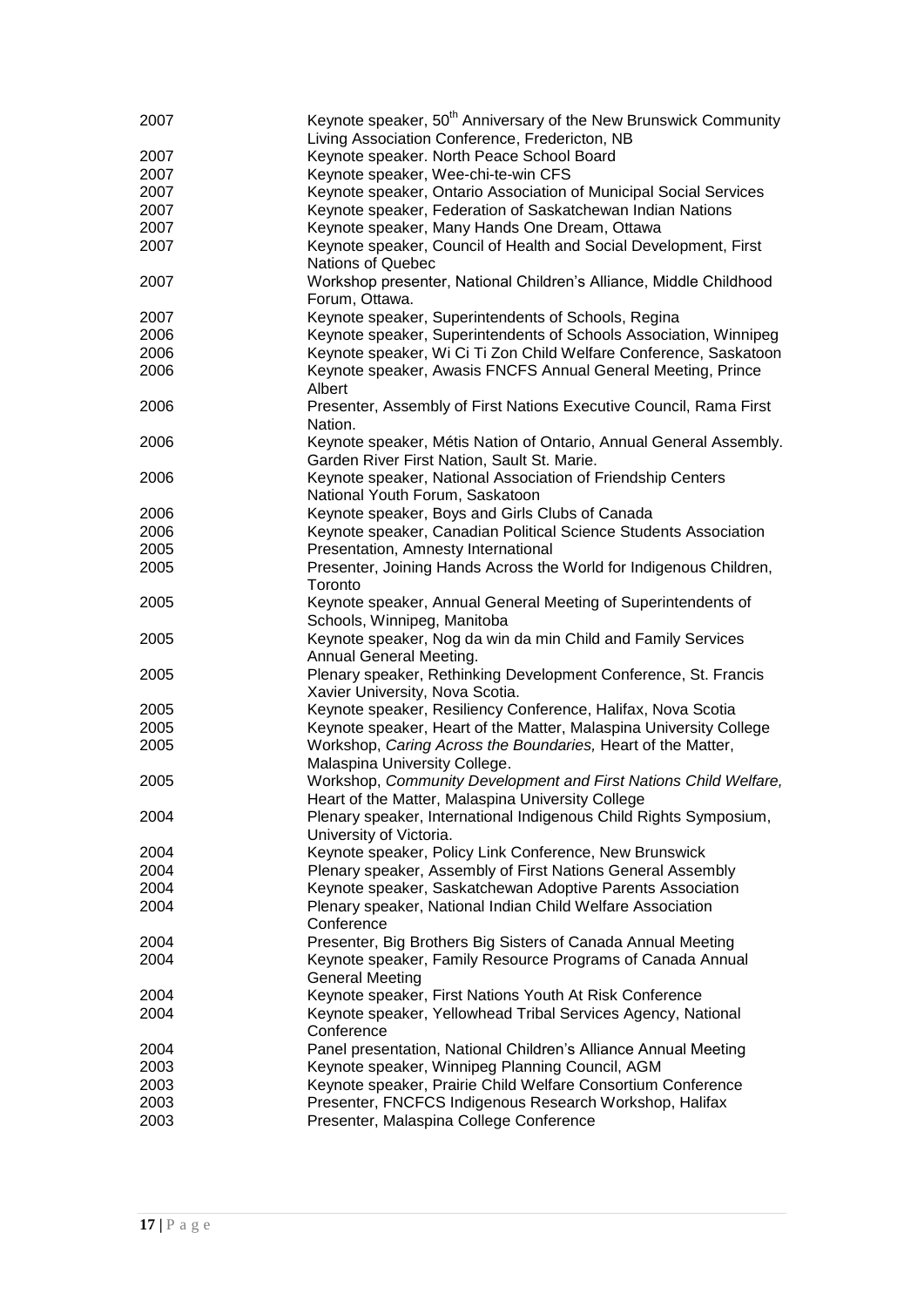## *Academic Placement Supervision (18)*

| 2013          | MSW Placement Supervisor, Laurentian University                   |
|---------------|-------------------------------------------------------------------|
| 2013          | MSW Placement Supervisor, Carleton University                     |
| 2012- Present | Doctoral Committee Member, McGill University, School of Social    |
|               | Work (student: Anna Kozlowski)                                    |
| 2012-Present  | Doctoral Committee Member, Dalhousie University, School of Social |
|               | Work (candidate: Nancy MacDonald)                                 |
| 2012          | <b>BSW Placement Supervisor, Carleton University</b>              |
| 2012          | <b>BSW Placement Supervisor, Sir Wilfred Laurier University</b>   |
| 2011          | Placement Supervisor, University of Ottawa                        |
| 2011          | <b>BSW Placement Supervisor, Carleton University</b>              |
| 2011          | MSW Placement Supervisor, University of Victoria                  |
| 2010-2011     | <b>BSW Placement Supervisor, Carleton University</b>              |
| 2010-Present  | Doctoral Committee Member, University of Ottawa (candidate:       |
|               | Cynthia Stirbys)                                                  |
| 2010          | Lauren Scholar Supervisor, McGill University                      |
| 2009          | Lauren Scholar Supervisor, University of British Columbia         |
| 2007          | MSW Social Work Placement Supervisor, Carleton University and     |
|               | the University of Lapland, Finland                                |
| 2005          | MSW Social Work Student Placement Supervisor, Carleton            |
|               | University                                                        |
| 2004          | MSW Social Work Student Placement Supervisor, Carleton            |
|               | University                                                        |
| 2003          | BSW Social Work Placement Supervisor, Carleton University         |
| 1999          | BSW Social Work Placement Supervisor, University of British       |
|               | Columbia                                                          |

## *Selected Invited Teaching (80)*

| 2013 | University of Alberta, Human Ecology (First Nations children's human<br>rights)                       |
|------|-------------------------------------------------------------------------------------------------------|
| 2013 | University of Alberta, Sociology (First Nations children's human<br>rights)                           |
| 2013 | University of Alberta, Extension (Breath of Life Theory)                                              |
| 2013 | University of Ottawa, Indigenous Studies (Mosquito Advocacy)                                          |
| 2013 | McGill University, Indigenous Studies (First Nations children's rights)                               |
| 2013 | Kew Beach Public School, Toronto (Shannen's Dream)                                                    |
| 2013 | University of Toronto, Faculty of Social Work (Evidence based<br>advocacy)                            |
| 2012 | University of Alberta, Faculty of Public Health (Mosquito Advocacy)                                   |
| 2012 | Sacred Heart Secondary School (Children's Voices have Power)                                          |
| 2012 | University of Ottawa, Faculty of Law (First Nations child welfare<br>tribunal)                        |
| 2012 | McGill University Faculty of Social Work and Faculty of Law (First<br>Nations child welfare tribunal) |
| 2012 | Georgian Bay College (First Nations children's human rights)                                          |
| 2012 | University of Moncton (First Nations children's human rights)                                         |
| 2012 | University of Manitoba (First Nations children's human rights)                                        |
| 2012 | Red River College (First Nations children's human rights)                                             |
| 2012 | University of Ottawa, Graduate Students Association (Shannen's<br>Dream and Jordan's Principle)       |
| 2012 | Dalhousie University, Faculty of Political Science, (structural risks)                                |
| 2012 | Workshop, Milne Valley Middle School, Toronto (Equity for FN<br>children)                             |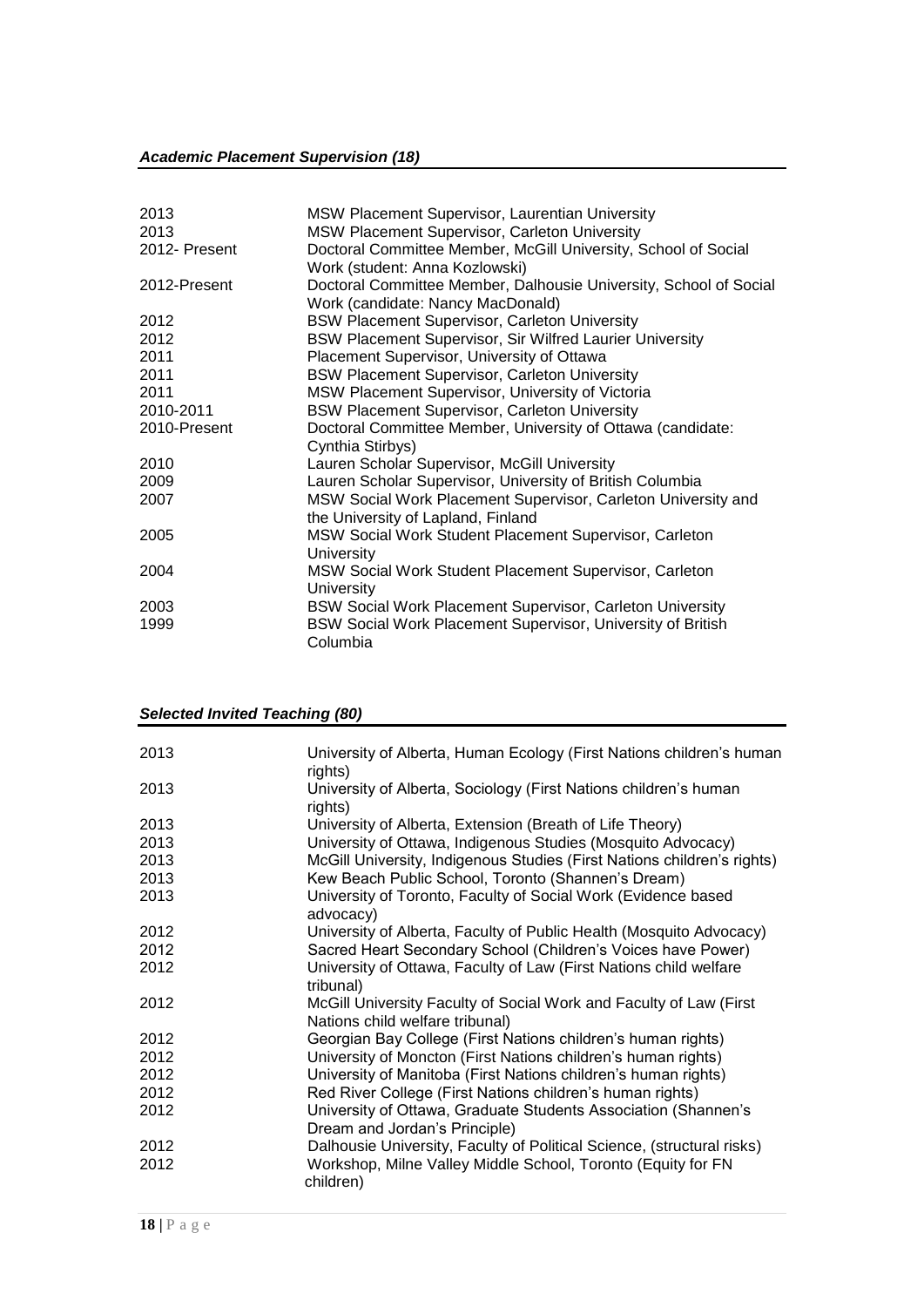| 2012         | McGill University, School of Social Work (structural risks and human<br>rights)                                                                                |
|--------------|----------------------------------------------------------------------------------------------------------------------------------------------------------------|
| 2012         |                                                                                                                                                                |
| 2012         | Carleton University, Bachelor of Social Work (Breath of Life Theory)<br>University of Alberta, Human Ecology (structural risks and human                       |
| 2012         | rights)<br>Pierre Elliott Trudeau Elementary School (Have a Heart for First                                                                                    |
| 2012         | Nations Children Day)<br>University of Alberta Aboriginal Student's Association (structural risk                                                               |
|              | and human rights)                                                                                                                                              |
| 2012<br>2012 | University of Ottawa, Faculty of Law (human rights case)<br>University of Toronto, The case for courage in quantitative research<br>for First Nations children |
| 2011         | University of Alberta (CUP), Evidence base for advocacy                                                                                                        |
| 2011         | Carleton University, Aboriginal Students Association (First Nations<br>Human Rights)                                                                           |
| 2011         | University of Ottawa Law School (Human Rights Case)                                                                                                            |
| 2011         | University of Northern British Columbia (Breath of Life Theory)                                                                                                |
| 2011         | Dalhousie University, School of Social Work (First Nations children's<br>rights)                                                                               |
| 2011         | University of Alberta, Faculty of Nursing (First Nations children's<br>rights)                                                                                 |
| 2011         | University of British Columbia, Aboriginal Forum (Breath of Life Theory)                                                                                       |
| 2011         | NVIT, Social Work                                                                                                                                              |
| 2011         | Carleton University, Social Work                                                                                                                               |
| 2011         | St. Pius X Catholic High School, Ottaw                                                                                                                         |
| 2012         | University of Ottawa, Faculty of Law                                                                                                                           |
| 2013         | University of Toronto, Social Work                                                                                                                             |
| 2012         | University of Ottawa, Faculty of Law                                                                                                                           |
| 2012         | York University, Children and Youth Studies                                                                                                                    |
| 2012         | University of Ottawa, Faculty of Law                                                                                                                           |
| 2010         | St. Paul University, Social Work                                                                                                                               |
| 2010         |                                                                                                                                                                |
|              | University of Toronto, Faculty of Law                                                                                                                          |
| 2010         | Ryerson University, Faculty of Social Work                                                                                                                     |
| 2010         | University of Ottawa, International Development                                                                                                                |
| 2010         | University of Toronto, Research Methods, Faculty of Social Work                                                                                                |
| 2009         | University of Toronto, Faculty of Social Work                                                                                                                  |
| 2009         | Queensland University of Technology, Australia                                                                                                                 |
| 2009         | University of Queensland, Australia                                                                                                                            |
| 2009         | James Cook University, Australia                                                                                                                               |
| 2009         | Nicola Valley Institute of Technology, Faculty of Social Work                                                                                                  |
| 2009         | University of Toronto, Faculty of Social Work                                                                                                                  |
| 2009         | University of Manitoba, School of Social Work                                                                                                                  |
| 2009         | Ryerson University, School of Social Work                                                                                                                      |
| 2009         | Carleton University, School of Social Work                                                                                                                     |
| 2008         | Faculty of Social Work, University of Toronto                                                                                                                  |
| 2008         | University of Ottawa Law School                                                                                                                                |
| 2008         | School of Graduate Studies, University of Toronto                                                                                                              |
| 2008         | Faculty of Social Work, University of Toronto                                                                                                                  |
| 2008         | Symposium, University of New South Wales, Australia                                                                                                            |
| 2009         | Symposium, Murdoch University, Australia                                                                                                                       |
| 2008         | Symposium, University of Western Australia                                                                                                                     |
| 2008         | Faculty of Social Work, University of Victoria                                                                                                                 |
| 2008         | Faculty of Social Work, University of Toronto                                                                                                                  |
| 2007         | Faculty of Social Work, University of Toronto                                                                                                                  |
| 2006         | Human Rights, Carleton University                                                                                                                              |
|              |                                                                                                                                                                |
| 2006         | Faculty of Social Work, University of Toronto,                                                                                                                 |
| 2006         | Department of Aboriginal Health, University of Western Australia.                                                                                              |
| 2005         | Master of Social Work program, University of Toronto                                                                                                           |
| 2005         | American Indian Program, Harvard University                                                                                                                    |
| 2005         | Human Rights, Carleton University.                                                                                                                             |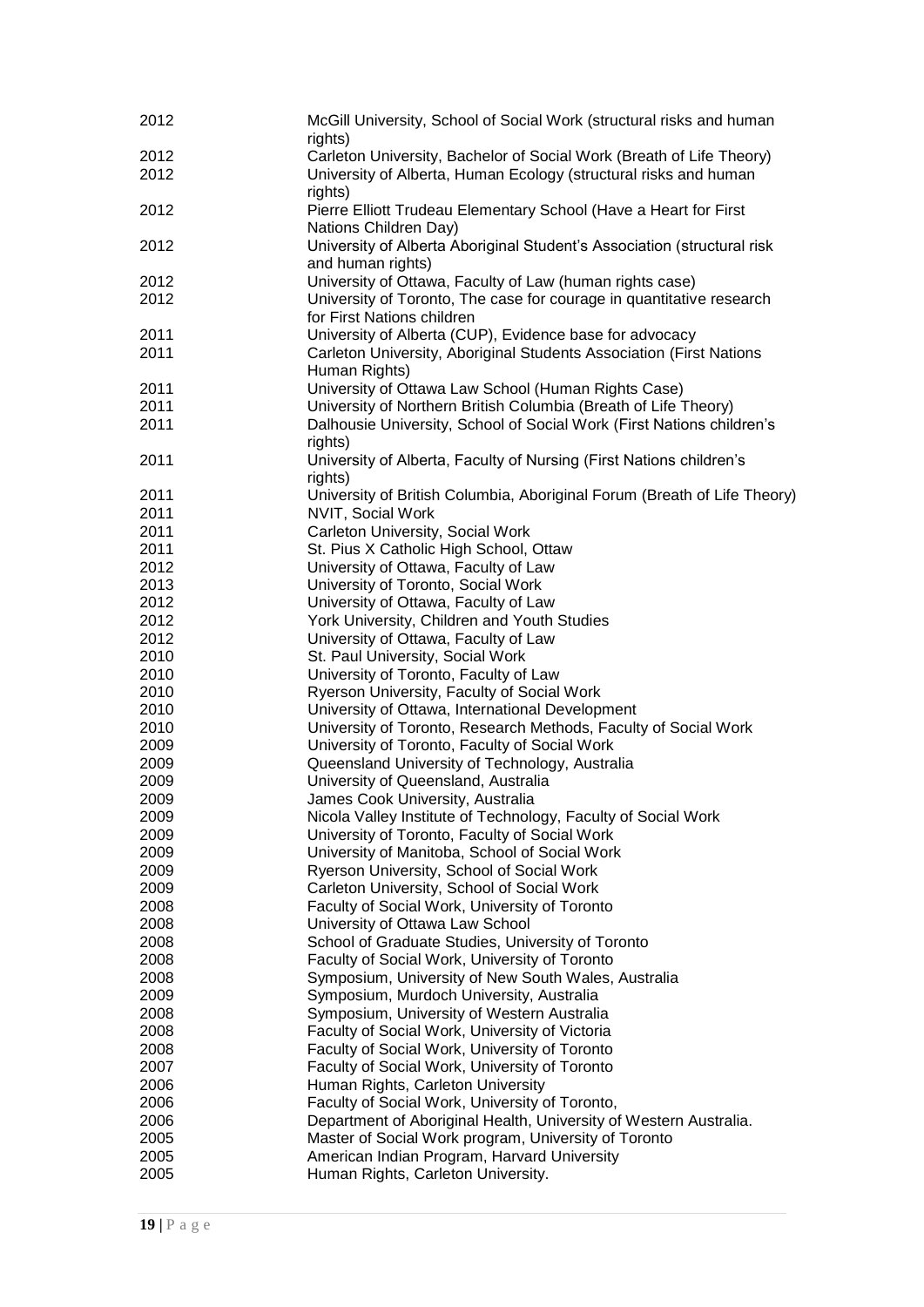| 2004 | MSW program, Carleton University                         |
|------|----------------------------------------------------------|
| 2004 | PhD. and MSW programs, University of Toronto             |
| 2003 | MSW program, Carleton University                         |
| 2003 | School of Social Work, University College of the Caribou |

#### *Instruction (7)*

| 2012      | Instructor, Mosquito Advocacy, University of Alberta                  |
|-----------|-----------------------------------------------------------------------|
| 2006      | Instructor, Aboriginal Early Childhood Development Program,           |
|           | University of Victoria                                                |
| 2002      | Instructor, Aboriginal Social Work module, Provincial Social Worker   |
|           | Training Program, Justice Institute of British Columbia               |
| 2002      | Instructor, Aboriginal Social Worker Training Program                 |
| 2001      | Instructor, Aboriginal Social Worker Module, Provincial Social Worker |
|           | Training Program, Justice Institute of British Columbia               |
| 1998-2001 | Instructor, Aboriginal Social Worker Module, Provincial Social        |
|           | Worker Training Program, Province of British Columbia                 |
| 1998      | Instructor, Pilot Program of the Aboriginal Social Worker Training    |
|           | Program                                                               |

## *Selected Media Coverage (130)*

| 2013 | CTV National News: Federal Budget 2013                                              |
|------|-------------------------------------------------------------------------------------|
| 2013 | CBC radio, Yukon: Federal Court of Appeal                                           |
| 2013 | CBC radio, Saskatchewan: Federal Court of Appeal                                    |
| 2013 | APTN National News: First Nations child welfare tribunal                            |
| 2013 | CBC radio, Ottawa: First Nations child welfare tribunal                             |
| 2013 | Nationtalk, First Nations child welfare tribunal                                    |
| 2013 | CBC radio, Saskatoon: First Nations child welfare tribunal                          |
| 2013 | CBC radio, Northern BC: First Nations child welfare tribunal                        |
| 2013 | Metro News, First Nations youth employment                                          |
| 2013 | CBC Sunday Edition: Idle no More                                                    |
| 2013 | CTV National News: Idle no More                                                     |
| 2012 | Toronto Star: Retaliation complaint CHRT                                            |
| 2012 | CBC Radio: As it Happens: Retaliation complaint CHRT                                |
| 2012 | APTN: UNCRC concluding observations for Canada                                      |
| 2012 | Canadian Press: Federal government spending millions on                             |
|      | advertising while cutting social programs                                           |
| 2012 | CTV Powerplay: Canada spending millions to avoid hearing on FN                      |
|      | child welfare case                                                                  |
| 2012 | Globe and Mail: Canada spending millions to avoid hearing on FN                     |
|      | child welfare case                                                                  |
| 2012 | Toronto Star: Canada spending millions to avoid hearing on FN child<br>welfare case |
| 2012 | CBC radio: Canada spending millions to avoid hearing on FN child                    |
|      | welfare case                                                                        |
| 2012 | APTN National News: Dates set for FN child welfare case                             |
| 2012 | CTV National News: Assembly of First Nations AGA                                    |
| 2012 | Aboriginal Peoples Television Network: Assembly of First Nations                    |
|      | <b>National Chief Election</b>                                                      |
| 2012 | CTV Newshour: Assembly of First Nations National Chief Election                     |
| 2012 | Prince George Citizen: Cindy Blackstock to receive Honorary                         |
|      | doctorate degree from UNBC                                                          |
| 2012 | National Maori Radio, New Zealand: First Nations children's health                  |
| 2012 | CTV National News: First Nations health                                             |
|      |                                                                                     |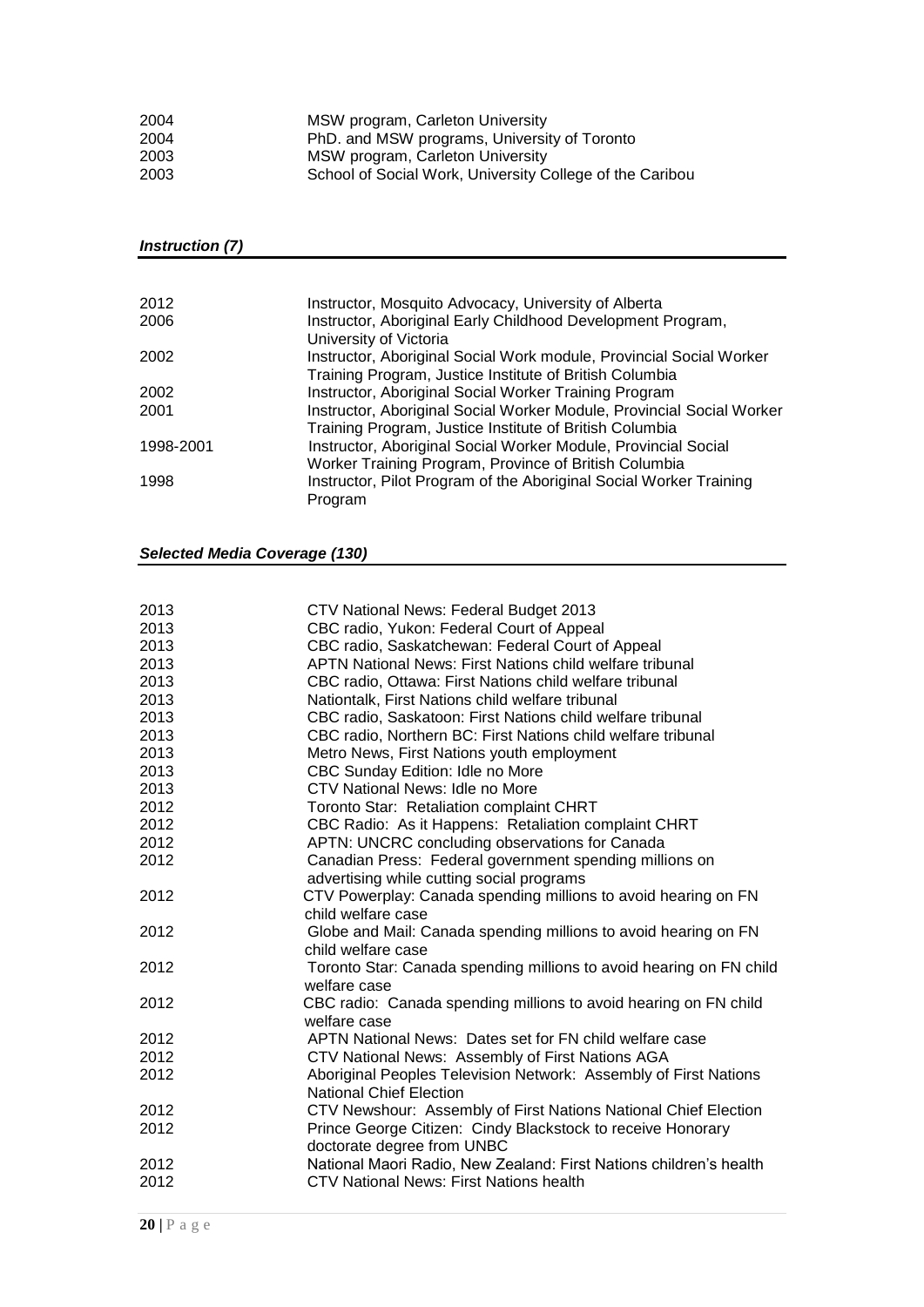| 2012 | CTV National News: Federal budget and First Nations education       |
|------|---------------------------------------------------------------------|
| 2012 | CBC BC Region: Federal budget and First Nations education           |
| 2012 | CBC the Current: UN attention to First Nations child rights         |
| 2012 | <b>APTN: First Nations Child Welfare Federal Court Case</b>         |
| 2012 | Ottawa Citizen: Have a Heart for First Nations Children's Day       |
| 2012 | <b>CBC: First Nations Child Welfare Federal Court Case</b>          |
| 2012 | <b>Toronto Star: First Nations Youth Ambassadors</b>                |
| 2012 | CTV: First Nations Child Welfare Federal Court Case                 |
| 2012 | Edmonton Journal: First Nations Child Welfare Case                  |
| 2012 | CTV Powerplay: Crown-First Nations gathering                        |
| 2012 | CBC Power and Politics: Crown-First Nations gathering               |
| 2012 | Aljazeera: Crown- First Nations gathering                           |
| 2012 | CBC National Radio: Trailblazers: Profile of Cindy Blackstock       |
| 2012 | Guelph Mercury: Canada's native communities deserve justice now     |
| 2012 | APTN: CHRT Chair Chotalia responsible for harassment of staff       |
| 2011 | Toronto Star: Three women who fought back against the               |
|      | Conservatives                                                       |
| 2011 | CTV Powerplay: Monitoring by the Government of Canada               |
| 2011 | CTV: Sexual abuse and First Nations Communities                     |
| 2011 | CBC, the Current: Government surveillance of Native youth advocate  |
| 2011 | Midnorth Monitor: From nightmare to dream                           |
| 2011 | Montreal Gazette: FN school conditions                              |
| 2011 | National Post: Residential school memorial and education inequities |
| 2011 | Vancouver Sun: UNCRC report with KAIROS                             |
| 2011 | Winnipeg Free Press: UNCRC report with KAIROS                       |
| 2011 | CBC NWT: UN CRC report with KAIROS                                  |
| 2011 | CBC Atlantic: UN CRC report with KAIROS                             |
| 2011 | CTV: UN CRC report with KAIROS                                      |
| 2011 | Rutherford Show, Alberta: UNCRC report                              |
| 2011 | CBC Yukon: UN CRC report with KAIROS                                |
| 2011 | Toronto Star: UN CRC report with KAIROS                             |
| 2011 | Australian Broadcasting Company: Indigenous child welfare           |
| 2011 | Aboriginal Peoples Television Network: Jordan's Principle           |
| 2011 | Canada AM: Shannen's Dream                                          |
| 2011 | <b>Reuters: Our Dreams Matter Too</b>                               |
| 2011 | Silobreaker: Our Dreams Matter Too                                  |
| 2011 | India Times: Our Dreams Matter Too                                  |
| 2011 | <b>CNBC: Our Dreams Matter Too</b>                                  |
| 2011 | Money Magazine (on line): Our Dreams Matter Too                     |
| 2011 | La Press Canadien Ottawa négligerait les jeunes autochtones dans    |
|      | le domaine de l'éducation                                           |
| 2011 | Frankfurter Rundschau: Our Dreams Matter Too                        |
| 2011 | Toronto Star: Atkinson Fellowship                                   |
| 2011 | CTV: First Nations Child Welfare and Education (AFN)                |
| 2011 | The Globe and Mail: First Nations Child Welfare and Education       |
|      | (AFN)                                                               |
| 2011 | Toronto Star: Risks to First Nations Students Attending School Away |
|      | from Home                                                           |
| 2011 | CBC the Current: Shannen's Dream                                    |
| 2011 | <b>CKVU radio: Shannen's Dream</b>                                  |
| 2011 | Toronto Star: Aboriginal Child Welfare Summit                       |
| 2011 | National Post: letter to the Editor on Child Welfare                |
| 2011 | <b>CBC Radio: Child Welfare Northwest Territory</b>                 |
| 2011 | CBC Radio: FN children's equity as an election issue                |
| 2011 | Global Television and APTN: Aboriginal Achievement Awards           |
| 2011 | <b>APTN: Child Welfare Tribunal Rules</b>                           |
| 2011 | APTN Investigates: Child Welfare Tribunal                           |
| 2011 | APTN In Focus: Jordan's Principle                                   |
| 2010 | <b>CBC Radio: Shannen's Dream</b>                                   |
| 2010 | CTV Powerplay: Shannen's Dream                                      |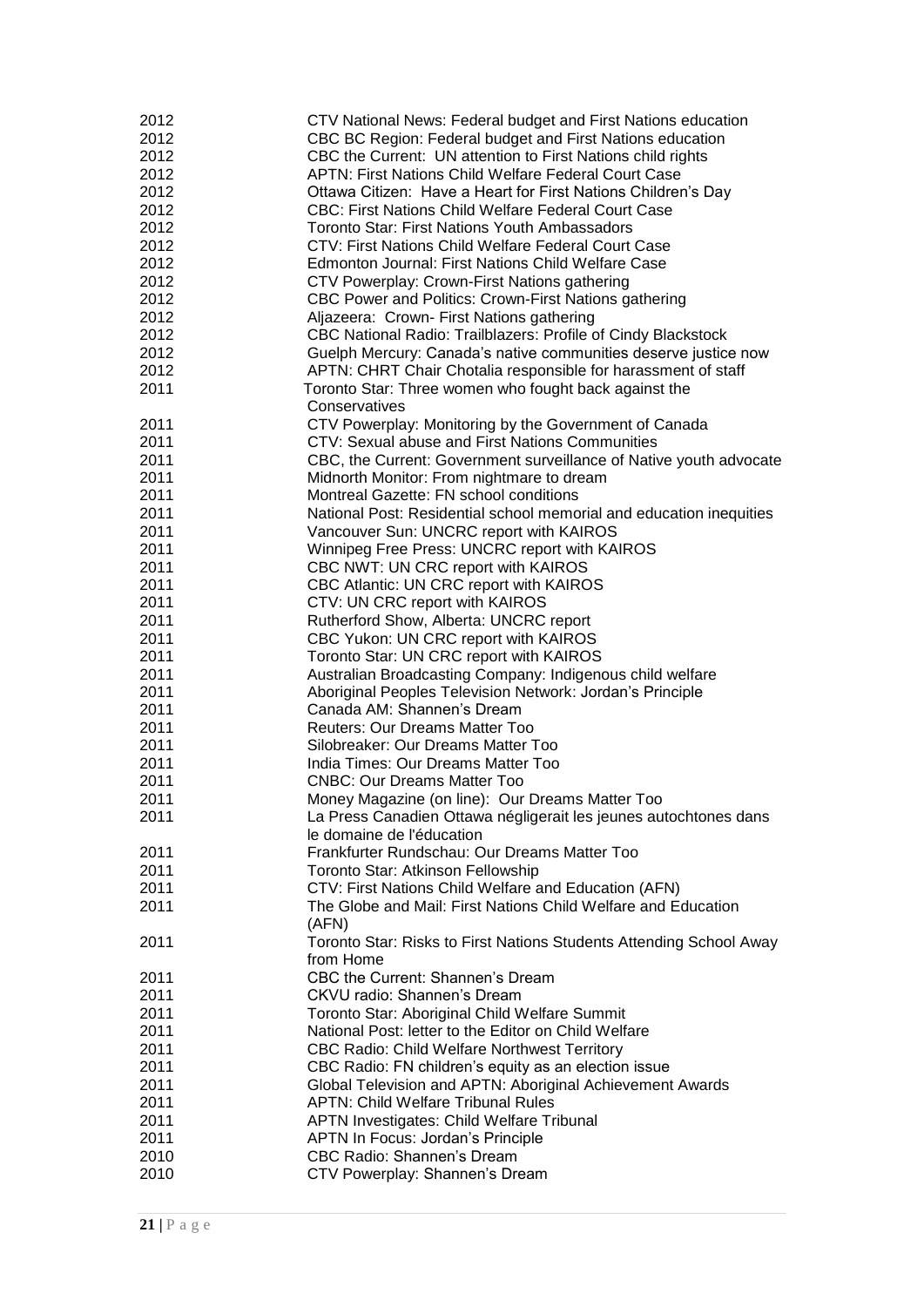| 2010 | Aboriginal Peoples Television Network: Sisters in Spirit                     |
|------|------------------------------------------------------------------------------|
| 2010 | Aboriginal Peoples Television Network, In Focus: Child Welfare               |
| 2010 | Caama Radio, Alice Springs, Australia: Human Rights Tribunal                 |
| 2010 | CBC Sunday Edition: Human Rights Tribunal                                    |
| 2010 | CBC The Current: Native Child Welfare                                        |
| 2010 | Aboriginal Peoples Television Network: First Nations Child Welfare           |
|      | <b>Tribunal</b>                                                              |
| 2010 | CBC radio, Yukon Territory: First Nations Child Welfare Tribunal             |
| 2009 | Toronto Star: Caring Across Boundaries Photography Exhibit                   |
| 2009 | CBC The Current: Jordan's Principle                                          |
| 2009 | Toronto Star: Atkinson Social Justice Fellowship                             |
| 2009 | Toronto Star: Shortage of Funds: Surplus of Suffering                        |
| 2009 | CBC radio: Yukon Territory: First Nations Child Welfare Tribunal             |
| 2009 | Aboriginal Peoples Television Network: First Nations Gala                    |
| 2009 | CHOU radio: Canadian Human Rights Tribunal                                   |
| 2009 | The Aboriginal Peoples Television Network: Canadian Human Rights<br>Tribunal |
| 2009 | The Devoir: First Nations Child Welfare                                      |
| 2009 | The Courier Mail, Queensland: First Nations Child Welfare                    |
| 2009 | Contact, Aboriginal Peoples Television Network-Child and Family              |
|      | Services                                                                     |
| 2009 | Globe and Mail: Federal Budget                                               |
| 2009 | Aboriginal Peoples Television Network: Is this our Canada? project           |
| 2008 | CBC radio: First Nations Child Welfare Tribunal                              |
| 2008 | CBC radio: Dr. PH Bryce and Cindy Blackstock                                 |
| 2008 | Aboriginal Peoples Television Network: Canadian Human Rights                 |
|      | Complaint                                                                    |
| 2008 | Globe and Mail: Child Welfare in BC                                          |
| 2008 | The Australian: ACWA Conference                                              |
| 2008 | Indigenous radio-Northern Territory, Australia                               |
| 2008 | APTN: Human Rights Case in Child Welfare                                     |
| 2008 | CBC news: Attawapiskat School                                                |
| 2008 | APTN: Nomination for International Children's Peace Prize                    |
| 2008 | Maclean's Magazine: First Nations child welfare                              |
| 2008 | Victoria Times Colonist: Jordan's Principle                                  |
| 2008 | Aboriginal Peoples Television Network: Jordan's Principle                    |
| 2007 | Australian Broadcasting Network (ABC): Jordan's Principle                    |
| 2007 | Te Ao Hou: The Maori Magazine: Human Rights Complaint and                    |
| 2007 | Jordan's Principle<br>CBC news: Manitoba Child Welfare                       |
| 2007 | CBC news: Jordan's Principle CMAJ editorial                                  |
| 2007 | Globe and Mail: Jordan's Principle CMAJ editorial                            |
| 2007 | Edmonton Sun: Jordan's Principle CMAJ editorial                              |
| 2007 | Belleville Intelligencer Newspaper: First Nations child welfare              |
| 2007 | Press conference: Launch of the First Nations family and community           |
|      | institute in Saskatchewan, Saskatoon                                         |
| 2007 | CTV news: Launch of First Nations family and community institute in          |
|      | Saskatchewan                                                                 |
| 2007 | CBC radio: Many Hands One Dream                                              |
| 2007 | Aboriginal Peoples Television Network: Jordan's Principle tabled in          |
|      | the House of Commons                                                         |
| 2007 | News conference- House of Commons, Canada: Jordan's Principle                |
| 2007 | Aboriginal Peoples Television Network: Norway House Cree Nation              |
|      | and Jordan's Principle                                                       |
| 2007 | CBC radio, Winnipeg: Norway House Cree Nation and Jordan's                   |
| 2007 | Principle<br>News conference, House of Commons, Canada: Human Rights         |
|      | Complaint                                                                    |
| 2007 | CBC radio, Montreal: Human Rights Complaint                                  |
| 2007 | Aboriginal Peoples Television Network: Human Rights Complaint                |
|      |                                                                              |